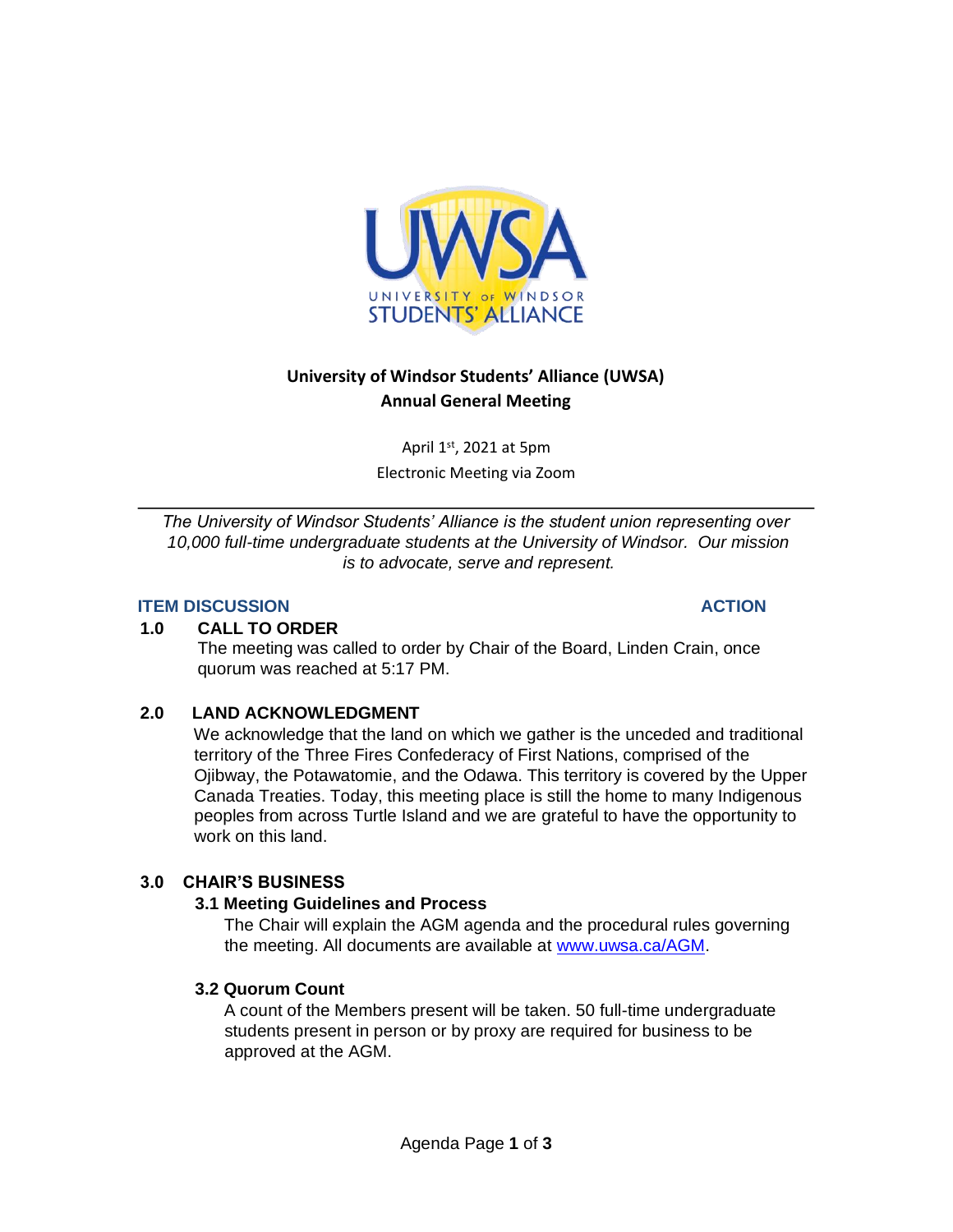|     | <b>MOTION TO APPROVE</b><br><b>BIRT</b> the 2019 Annual General Meeting minutes be approved.                                                   |           |
|-----|------------------------------------------------------------------------------------------------------------------------------------------------|-----------|
|     | 5.1 AGM: February 11, 2020                                                                                                                     |           |
| 5.0 | APPROVAL OF PREVIOUS MEETING MINUTES                                                                                                           | Approval  |
|     | <b>MOTION TO APPROVE</b><br><b>BIRT</b> the 2021 Annual General Meeting agenda be approved<br>Moved: Conor Horman / Seconded: Biane Deghaiche. | (CARRIED) |
| 4.0 | <b>APPROVAL OF THE AGENDA</b><br>The agenda was approved by the Membership.                                                                    | Approval  |
|     | <b>3.3 Questions</b><br>Any questions on the process can be asked at this time.                                                                |           |

There is no unfinished business from the past quarter.

# **7.0 CONFIRMATION OF BY-LAW AMENDMENTS** Approval

The following amendments to the By-Laws, requiring confirmation by the Members, were made by the Board of Directors since the last Meeting of the Members:

# **7.1 BY-LAW AMENDMENT BY BOARD FROM MARCH 30, 2020**

**BIRT** By-Law 80.01(d)(i) be struck, which reads as follows: "Senators and Board of Governors representation may only sit on the University Affairs Committee." **Moved:** Connor Horman **/ Seconded:** Alma Alao **(CARRIED)**

# **7.2 BY-LAW AMENDMENT BY BOARD FROM MARCH 30, 2020**

**BIRT** the Executive position of "Vice President Student Services" be renamed to "Vice President Student Life" in all applicable instances of the By-Laws, including By-Law 70.05(c) and 80.05(a)(1) and policies.

**BIFRT** "Student Services Committee" be changed to "Student Life Committee" in all instances of the By-Laws, including By-Law 80.05, and policies.

**Moved:** Katarina Kolobaric **/ Seconded:** Conor Horman **(CARRIED)**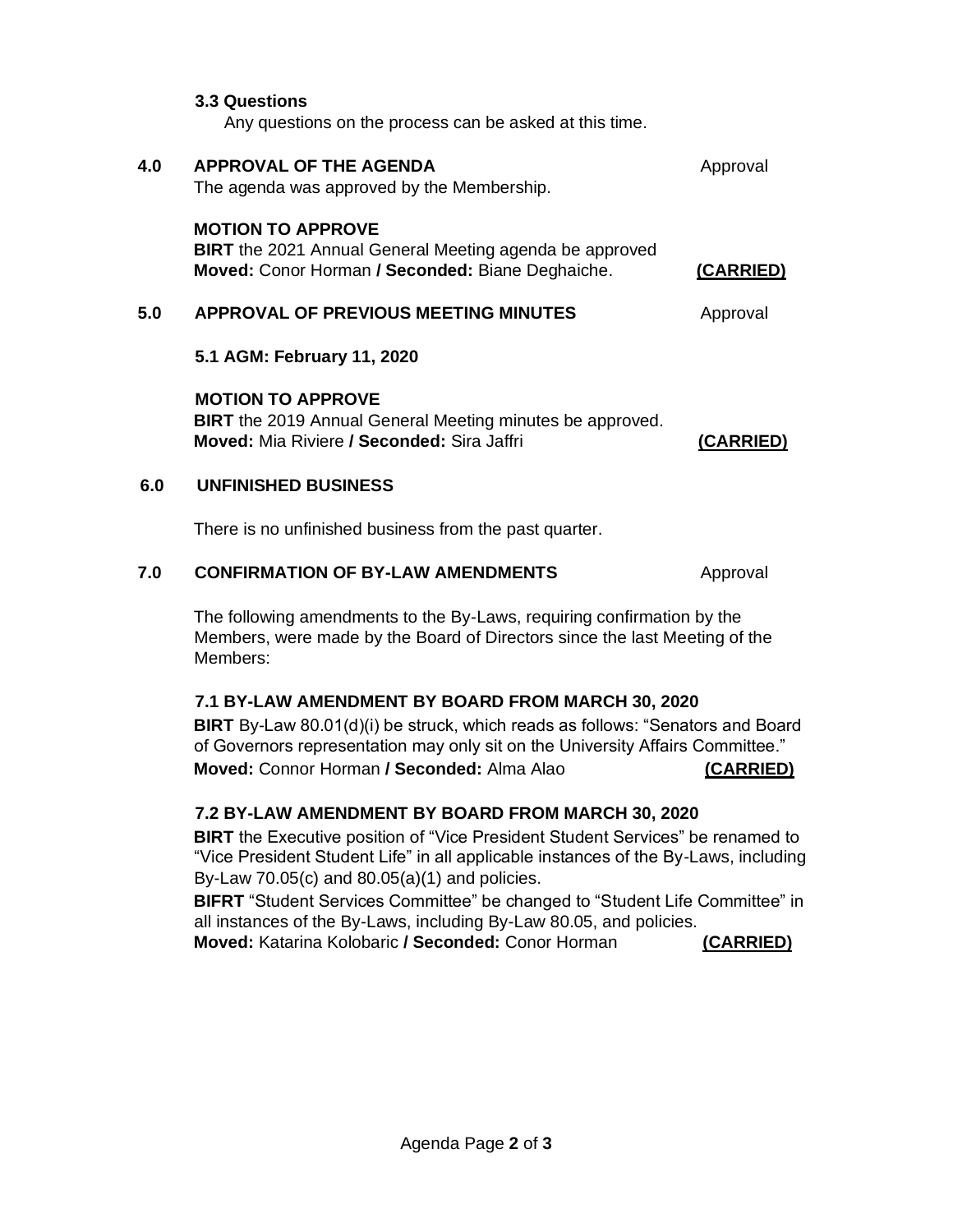|      | a) Meetings of the Board will be called by the Chair/Facilitator, Minute-taker,<br>President, or upon the direction in writing to any of the aforementioned by four                                                |                    |  |
|------|--------------------------------------------------------------------------------------------------------------------------------------------------------------------------------------------------------------------|--------------------|--|
|      | Directors.<br>Moved: Aaryan Patel / Seconded: Moe Abdulaziz                                                                                                                                                        | (CARRIED)          |  |
|      |                                                                                                                                                                                                                    |                    |  |
|      | 7.4 BY-LAW AMENDMENT BY BOARD FROM APRIL 6, 2020<br>BIRT the Board of Directors amend By-Law 40.09 to read the following (changes<br>highlighted):                                                                 |                    |  |
|      | The AQuorum for the transaction of business at any meeting of Members shall not<br>be less than is fifty (50) members, whether present in person or by proxy."<br>Moved: Connor Horman / Seconded: Biane Deghaiche | (CARRIED)          |  |
|      |                                                                                                                                                                                                                    |                    |  |
| 8.0  | <b>APPOINTMENT OF THE 2021-22 AUDITOR</b><br>The Auditor is appointed for the subsequent year at each AGM.                                                                                                         | Approval           |  |
|      | <b>8.1 MOTION TO APPROVE</b><br>BIRT Baker Tilly be appointed as the auditor for the 2021-22 fiscal year.<br>Moved: Aaryan Patel/ Seconded: Conor Horman                                                           | (CARRIED)          |  |
| 9.0  | <b>PRESENTATIONS</b>                                                                                                                                                                                               | Information        |  |
|      | 9.1 Audited Financial Statements, 2019-20<br>The Audited Financial Statements are included in the agenda package.                                                                                                  | <b>Baker Tilly</b> |  |
|      | 9.2 General Election 2021                                                                                                                                                                                          | I. Bilbilovska     |  |
| 10.0 | APPROVAL OF 2019-20 AUDITED FINANCIAL STATEMENTS<br>BIRT approval of 2019-2020 audited financial statements.                                                                                                       | Approval           |  |
|      | Moved: Holly Lucier / Seconded: Hussein Samhat                                                                                                                                                                     | (CARRIED)          |  |
| 11.0 | PROPOSED BY-LAW AMENDMENTS                                                                                                                                                                                         | Approval           |  |
|      | The Board of Directors has referred a new by-law to the Members for approval.<br>The proposed by-law is included in the agenda package.                                                                            |                    |  |

**7.3 BY-LAW AMENDMENT BY BOARD FROM APRIL 6, 2020**

(changes highlighted):

**BIRT** the Board of Directors amend By-Law 60.03(a) to read the following

# **11.1 MOTION TO APPROVE**

**BIRT** The Board of Directors has referred a new by-law to the Members for approval. The proposed by-law is included in the agenda package. **Moved:** Moe Al Hakani (P) **/ Seconded:** Sira Jaffri **(CARRIED)**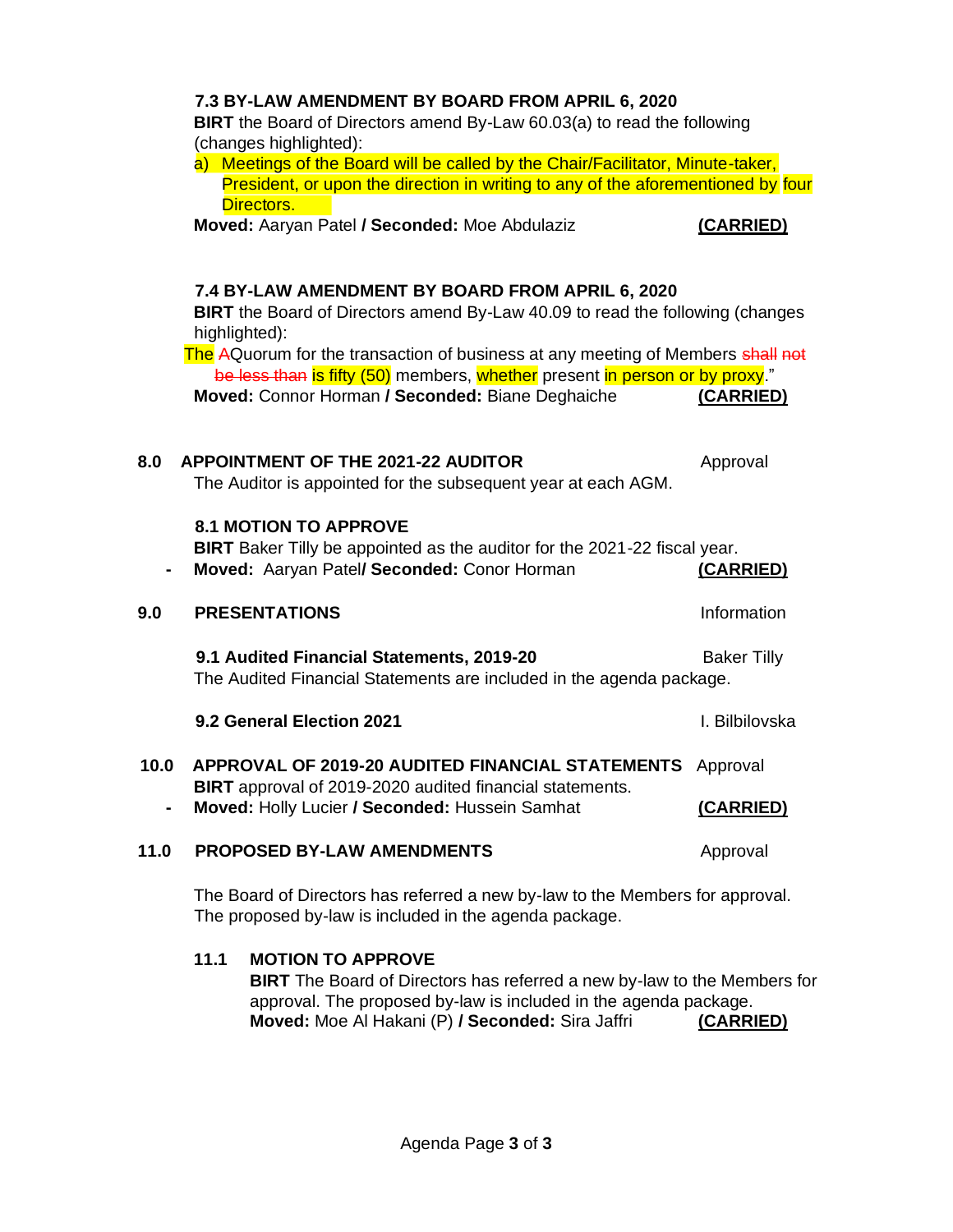# 12.0 **MEMBER PROPOSALS OR RESOLUTIONS** Approval

There were no Member Proposals or Resolutions submitted within the motion submission period.

# **13.0 PRESENTATION OF EXECUTIVE REPORT** Information

# **14.0 MOTION TO ADJOURN Approval**

 The meeting was adjourned at 6:40 PM by Chair of the Board, Linden Chain. **Moved:** Rebecca Williams **/ Seconded:** Hussein Samhat **(CARRIED)**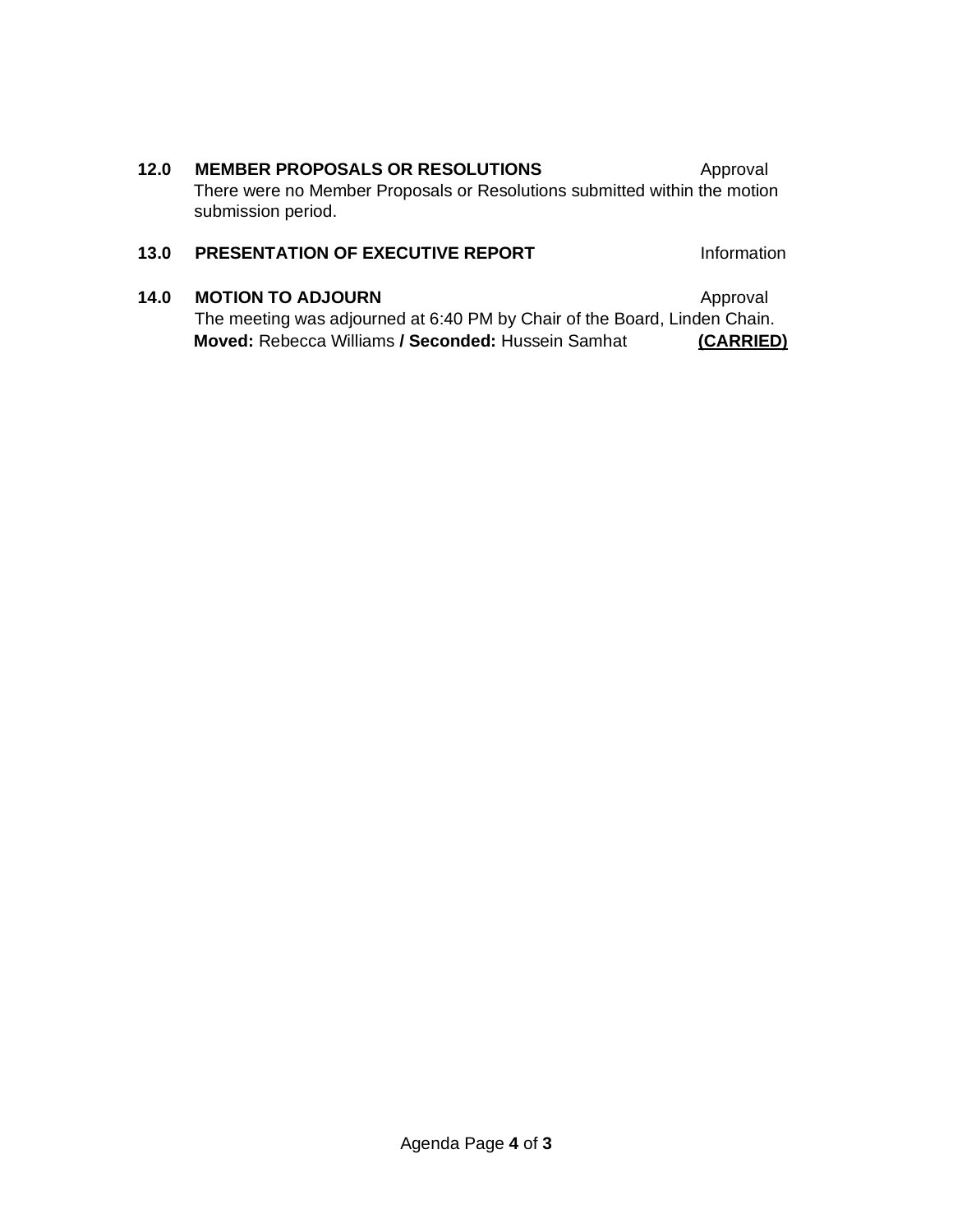



**UWSA Annual General Meeting**

Student Centre Alumni Auditorium University of Windsor February 11<sup>th</sup>, 2020 5:30 PM

*The University of Windsor Students' Alliance is the student union representing over 10,000 full-time undergraduate students at the University of Windsor. Our mission is to advocate, serve and represent.* 

# **ITEM DISCUSSION ACTION**

## **1.0 CALL TO ORDER**

The meeting was called to order by President Jeremiah Bowers once quorum was reached at 6:46 PM.

# **2.0 LAND ACKNOWLEDGMENT**

We acknowledge that the land on which we gather is the unceded and traditional territory of the Three Fires Confederacy of First Nations, comprised of the Ojibway, the Potawatomie, and the Odawa. This territory is covered by the Upper Canada Treaties. Today, this meeting place is still the home to many Indigenous peoples from across Turtle Island and we are grateful to have the opportunity to work on this land.

## **3.0 RATIFICATION OF AGM CHAIR MEASURE ADDEN APPROVAL**

The chair of the Annual General Meeting was ratified.

## **MOTION TO APPROVE**

**BIRT** Sami Pritchard be ratified as the chair of the 2020 Annual General Meeting. **Moved:** 7 **/ Seconded:** 20 **(CARRIED)**

## **4.0 CHAIR'S BUSINESS**

## **4.1 Meeting Guidelines and Process**

The Chair explained the AGM agenda and the procedural rules governing the meeting. All information was made available at [www.uwsa.ca/AGM.](http://www.uwsa.ca/AGM)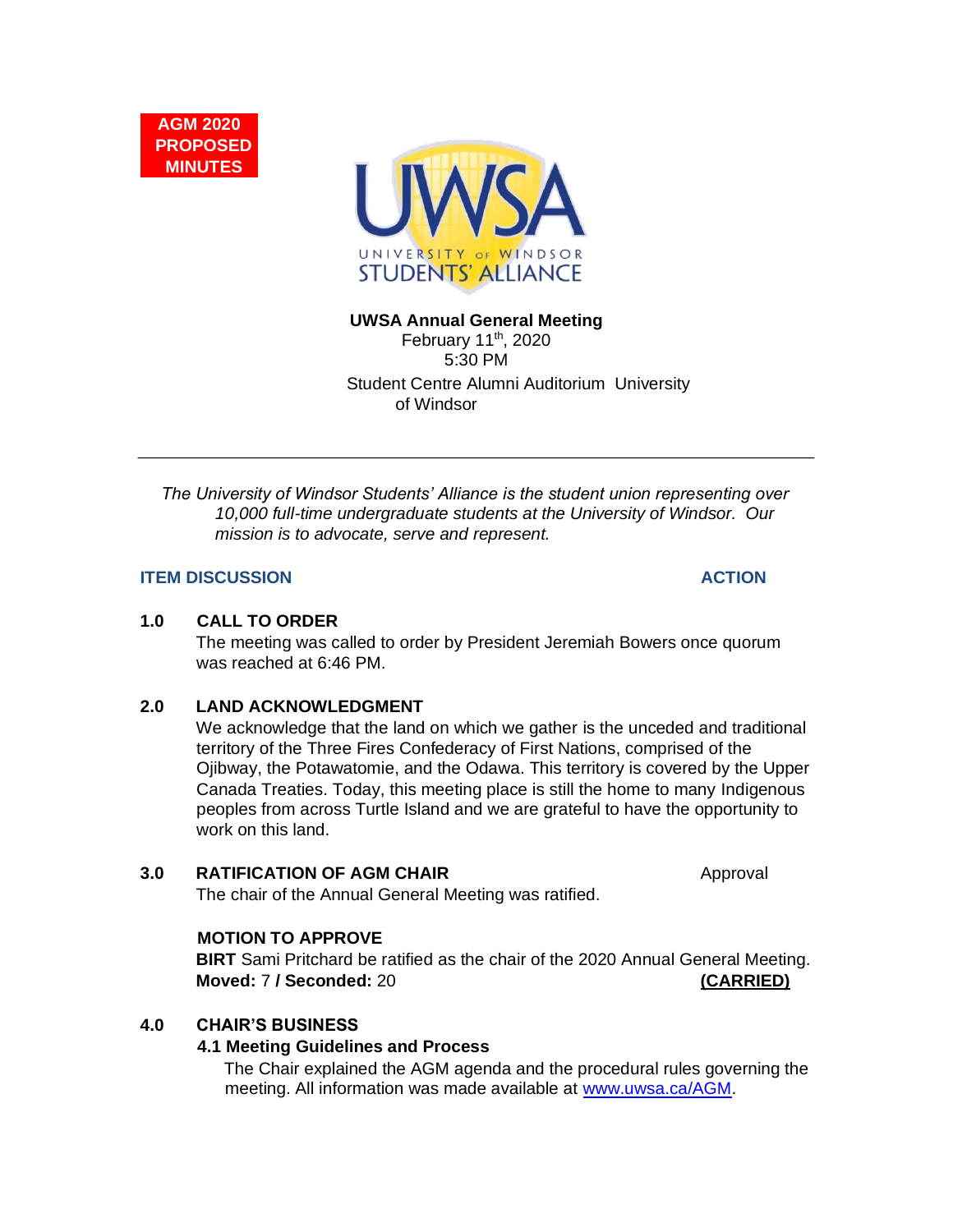#### **4.2 Quorum Count**

Quorum was reached at the time the meeting was called to order.

#### **4.3 Questions**

No questions were asked concerning the process.

## **5.0 UNFINISHED BUSINESS Discussion Discussion** The outstanding motions from previous General Meetings were outlined, with a note that they would be discussed under Item 12.0 Motions Served with Due Notice.

#### **6.0 APPROVAL OF THE AGENDA Approval Approval** The agenda was approved by the Membership.

**MOTION TO APPROVE** 

**BIRT** the 2020 Annual General Meeting agenda be approved. **Moved:** 3 **/ Seconded:** 9 **(CARRIED AS AMENDED)**

#### **MOTION TO AMEND**

**BIRT** 11.0 "Presentation of Executive Report" be moved to become the last item on the agenda. **Moved:** 23 **/ Seconded:** 19 **(CARRIED)**

**7.0 APPROVAL OF PREVIOUS MEETING MINUTES** Approval The 2019 Annual General Meeting minutes were tabled.

#### **MOTION TO TABLE**

**BIRT** the 2019 Annual General Meeting minutes be tabled until the next Annual General Meeting. **Moved:** 23 **/ Seconded:** 4 **(CARRIED)**

## 8.0 APPOINTMENT OF THE 2020-21 AUDITOR Approval

The Auditor acts as an independent third-party reviewer of the UWSA's finances in order to verify that it is using its money responsibly and in accordance with approved practices and regulations. Baker Tilly was recommended and approved as the 2020-21 Auditor.

#### **MOTION TO APPROVE**

**BIRT** Baker Tilly be appointed as the auditor for the 2020-21 fiscal year. **Moved:** 50 **/ Seconded:** 42 **(CARRIED)**

#### **9.0 PRESENTATIONS** Information

**9.1** Audited Financial Statement, 2018-19 Baker Tilly Due to the time at which quorum was attained, the Auditor was unable to present at the time they were intended to. Members were advised that the audited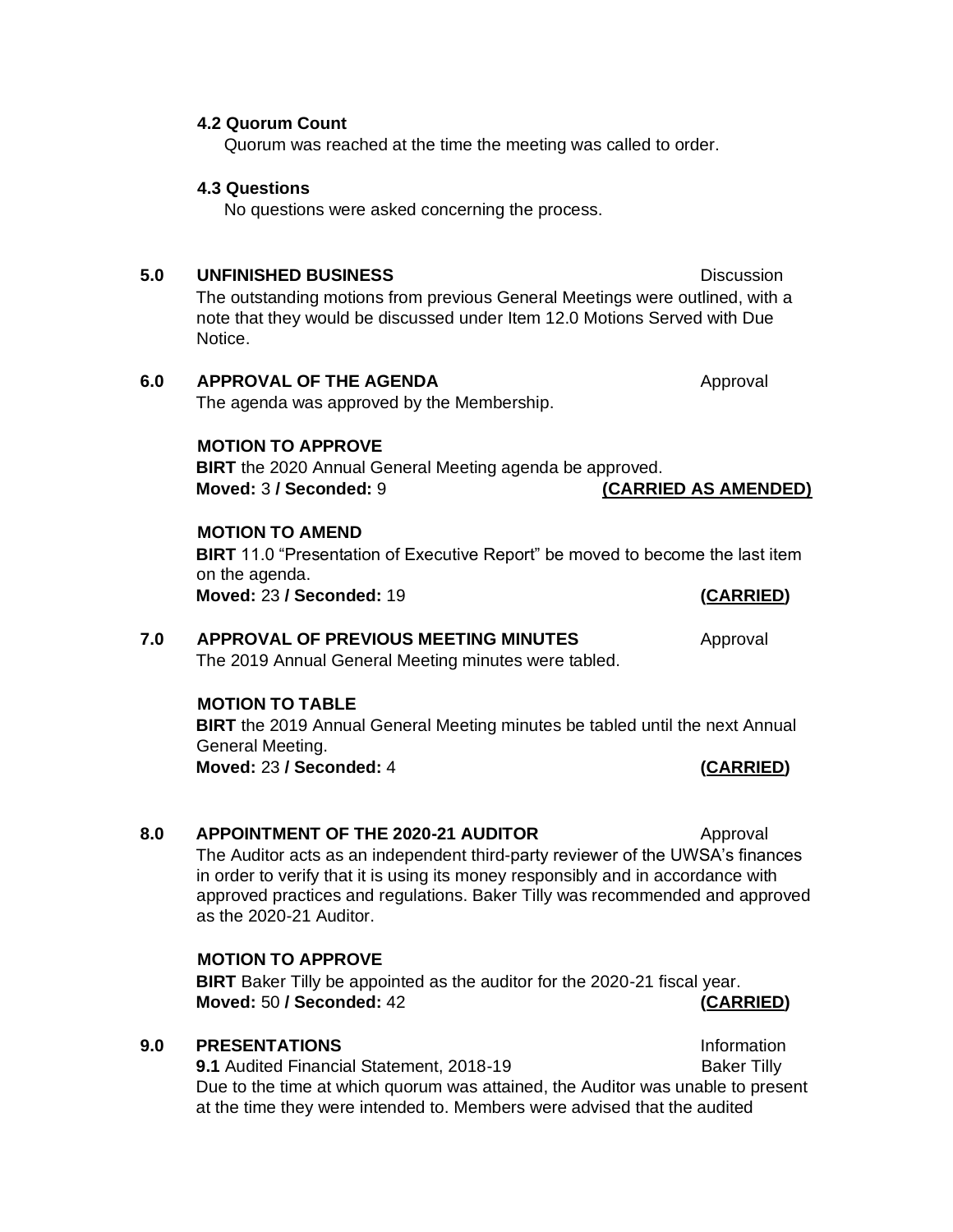statements have been posted online since Fall 2019 and were posted onto the AGM website page with the notice for the meeting. Questions were entertained at this time and none were posed.

**9.2** General Election 2020 **I.** Bilbilovska The Chief Returning Officer was unable to be present. The 2020 General Election information was presented by Maria Hamilton, the General Manager of the UWSA.

| 10.0 | APPROVAL OF 2018-19 AUDITED FINANCIAL STATEMENT                  | Approval         |
|------|------------------------------------------------------------------|------------------|
|      | <b>BIRT</b> the 2018-19 audited financial statement be approved. |                  |
|      | Moved: 49 / Seconded: 39                                         | <u>(CARRIED)</u> |

# **11.0 MOTIONS SERVED WITH DUE NOTICE THE SERVED WITH DUE NOTICE (IN ORDER OF APPROVAL/DISCUSSION)**

## **MOTION TO APPROVE**

**BIRT** all motions deemed "Unfinished Business" (Motions 11.01 thru 11.53), with the exception of Motions 11.8, 11.11, 11.23, 11.32, 11.37, 11.44, 11.49, and 11.53, be approved as proposed.

**Moved:** 24 **/ Seconded:** 17 **(CARRIED)**

Whereas the Governance and Policy Committee reviewed the UWSA bylaws; Whereas the Governance and Policy Committee presented the recommendations for a first reading to the UWSA Board of Directors on September 28<sup>th</sup>;

Whereas the Governance and Policy Committee presented the recommendations for a second reading to the UWSA Board of Directors on October  $5<sup>th</sup>$ :

Whereas the UWSA Board of Directors voted with at least a super majority affirmative for the following proposed changes to be brought to the membership for considerations as per UWSA Bylaws;

Whereas in proposed changes where both additions and removal of words are present, strikethrough text (Example) shall represent it being suggested to be taken out;

Whereas in proposed changes where both additions and removal of words are present, highlighted text (Example) shall represent it being suggested to be added; and

Whereas BIRT represents "Be it resolved that" and BIRFT represents "Be it further resolved that:"

THEREFORE:

## **11.1 MOTION**

**BIRT the following text be added to the bylaws as a Mission Statement:** 

# **MISSION STATEMENT**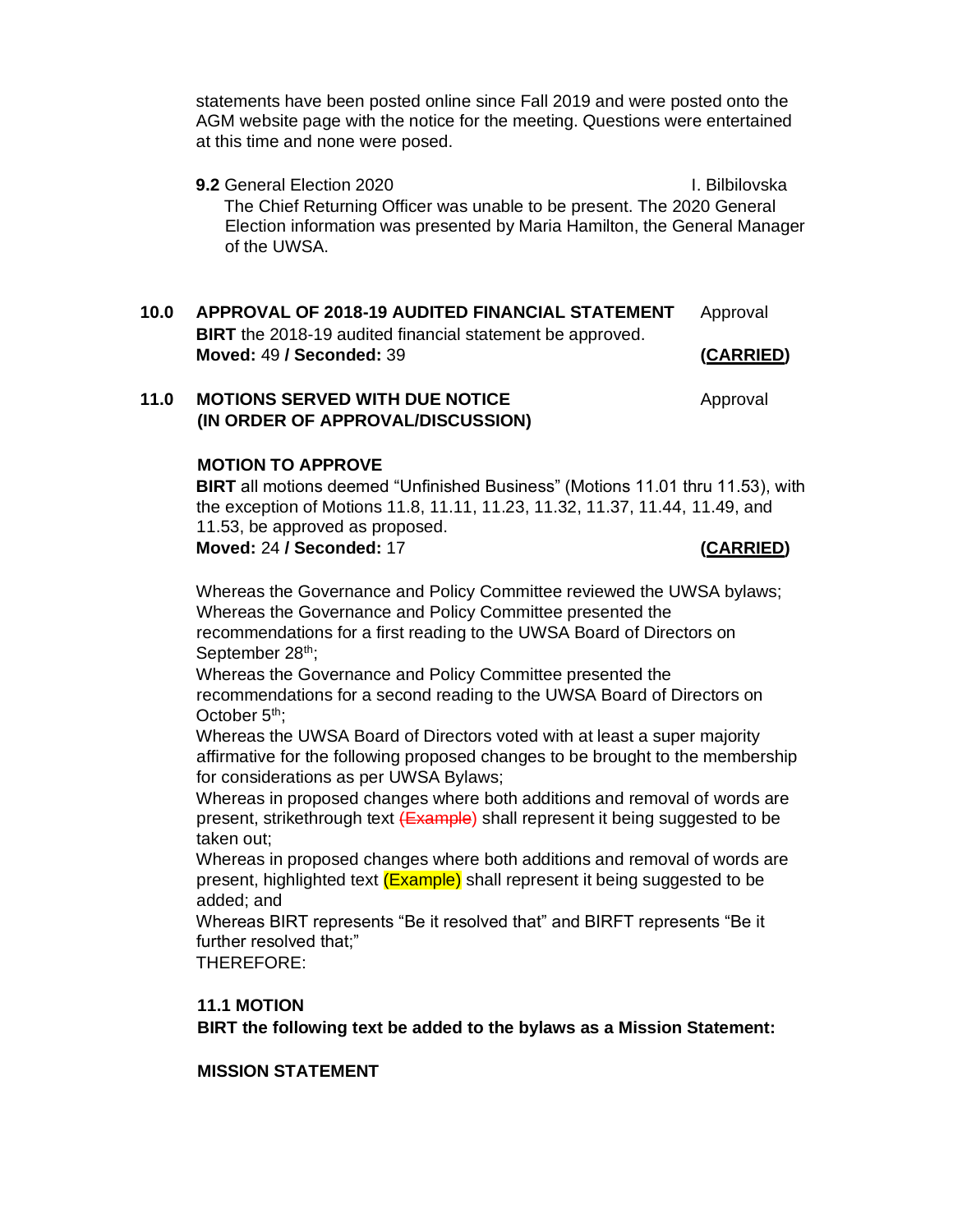The University of Windsor Students' Alliance stands on three pillars: representation of, service to, and advocacy for its student membership. We shall strive to enhance the life and experience of students with a positive educational, social and cultural environment at the University of Windsor. We shall be student-driven in everything we do. We shall effectively represent and provide services to our students. Our activities, efforts and outputs are driven by the vision and guidance of our students in order to enhance the student experience; We shall be accountable to our student membership, acknowledging that students have the right to know what their student fees are being used for;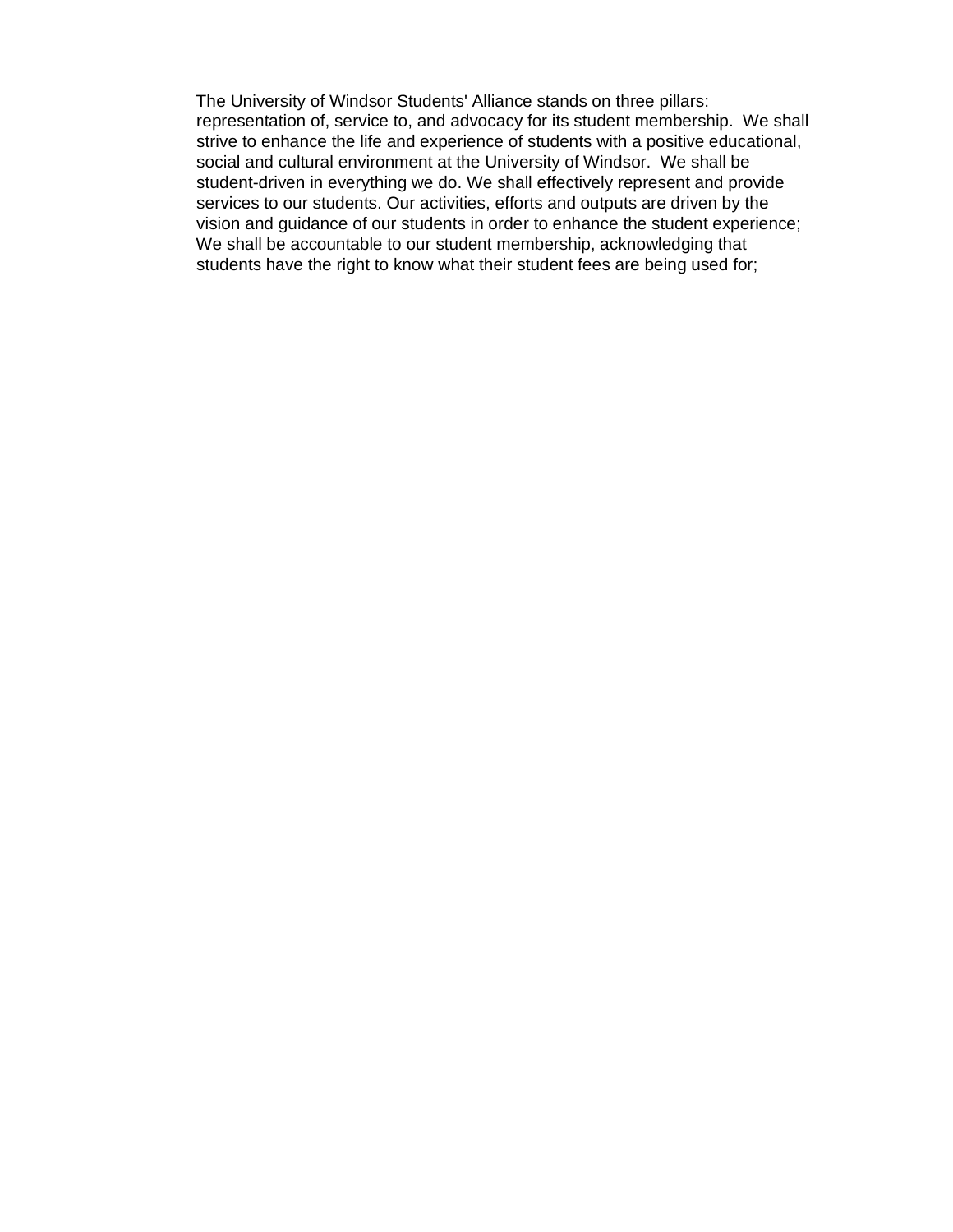We shall be a community conscious organization. We will strive to promote and foster a culture of inclusivity and safety within the greater Windsor community; and

We shall strive to be progressive, exploring leading practices that fit with being a socially conscious organization. We shall strive to constantly work to assess and improve the quality of services and programs provided to students.

## **Moved:** 24 **/ Seconded:** 17 **(CARRIED)**

# **11.2 MOTION**

## **BIRT the following grammatical changes be made**

A ";" be added at the end of 10.01 section "Definitions" for the definition of "EC" A ";" be added at the end of 10.01 section "Definitions" for the definition of "Term" The "H" of "Head" be capitalized in 10.05 (a) "Head Office" The "shall" be changed to "will" in 40.03 (b) "Membership Proposals" The "m" of "meeting" be capitalized in 40.05 (a) "Meetings Called by Members" The "shall" be changed to "will" in 40.07 (a) "Error and Omission of Notice" The "m" of "meeting" be capitalized in 40.12 (a) "Proxies" The "m" of "members" be capitalized in 50.01 (a) "Role" An "and" be added between "managing, supervising" of 50.01 (b) "Role"

# **BIFRT any grammatical changes that will not change the meaning or connotation of the bylaw be made**

**Moved:** 24 **/ Seconded:** 17 **(CARRIED)**

## **11.3 MOTION**

#### **BIRT the following definitions be added to the Bylaws in 10.01 "Definitions"**  "Facilitator" means the appointed facilitator of the Board;

"Faculty Representative" means a Director elected to represent a specific Faculty, in accordance with these By-Laws;

"Special Constituency Representative" means a Director elected to represent a special constituency, in accordance with these By-Laws;

## **Moved:** 24 **/ Seconded:** 17 **(CARRIED)**

## **11.4 MOTION**

## **BIRT the following text be modified from 10.01 "Definitions"**

"Simple Majority" means a vote supported by more than fifty (50) percent plus one of those voting;

**Moved:** 24 **/ Seconded:** 17 **(CARRIED)**

**Moved:** 24 **/ Seconded:** 17 **(CARRIED)**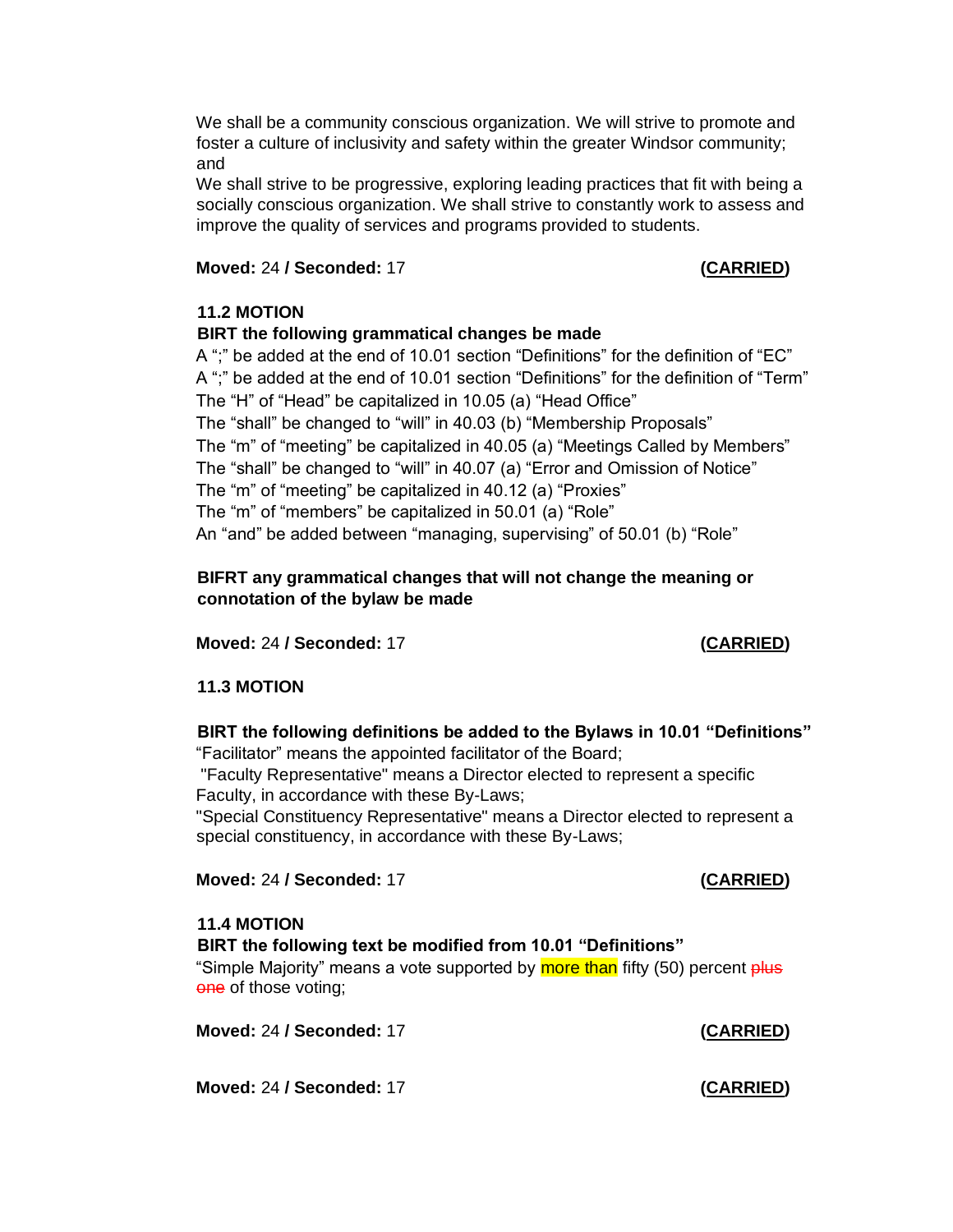# **11.5 MOTION**

# **BIRT the following text be modified from 10.01 "Definitions"**

"Two-Thirds Majority" means a vote supported by at least two-thirds (2/3) of those voting;

# **11.6 MOTION**

# **BIRT the following text be modified from 20.01 "Representation"**

a) The University and *its* committees thereof;

b) Governments at the federal, provincial, and municipal levels, and their committees thereof; and

**Moved:** 24 **/ Seconded:** 17 **(CARRIED)**

# **11.7 MOTION**

## **BIRT the following text be modified from 20.02 "Advocacy"**

The UWSA is to advocate for the *its* Members at functions of:

a) The University and **its** committees thereof;

b) Governments at the federal, provincial and, municipal levels, and their committees thereof; and

**Moved:** 24 **/ Seconded:** 17 **(CARRIED)**

# **11.9 MOTION**

# **BIRT the following text be added as 30.02 "Membership Rights" with subsequent sections properly renumbered:**

Members of the UWSA have the right to:

- a) Attend, submit business, speak, and vote at meetings of the Members;
- b) Vote in UWSA Elections and referenda, for which they are eligible to vote as per these By-Laws;
- c) Attend and speak at all meetings of the Board and its Committees as observers, subject to meeting regulations, with the exception of in-camera sessions;
- d) Seek election to the Board or Executive, subject to applicable By-Laws and policies;
- e) Nominate candidates for election to the Board or Executive, subject to applicable By-Laws and policies;
- f) Establish and join clubs and societies and apply for the ratification and funding of clubs and societies, subject to applicable By-Laws and policies;
- g) Access the services, materials, and other resources that the UWSA makes available to its Members; and
- h) Exercise any other rights and privileges outlined in the UWSA By-Laws, Policies or Board resolutions.

**Moved:** 24 **/ Seconded:** 17 **(CARRIED)**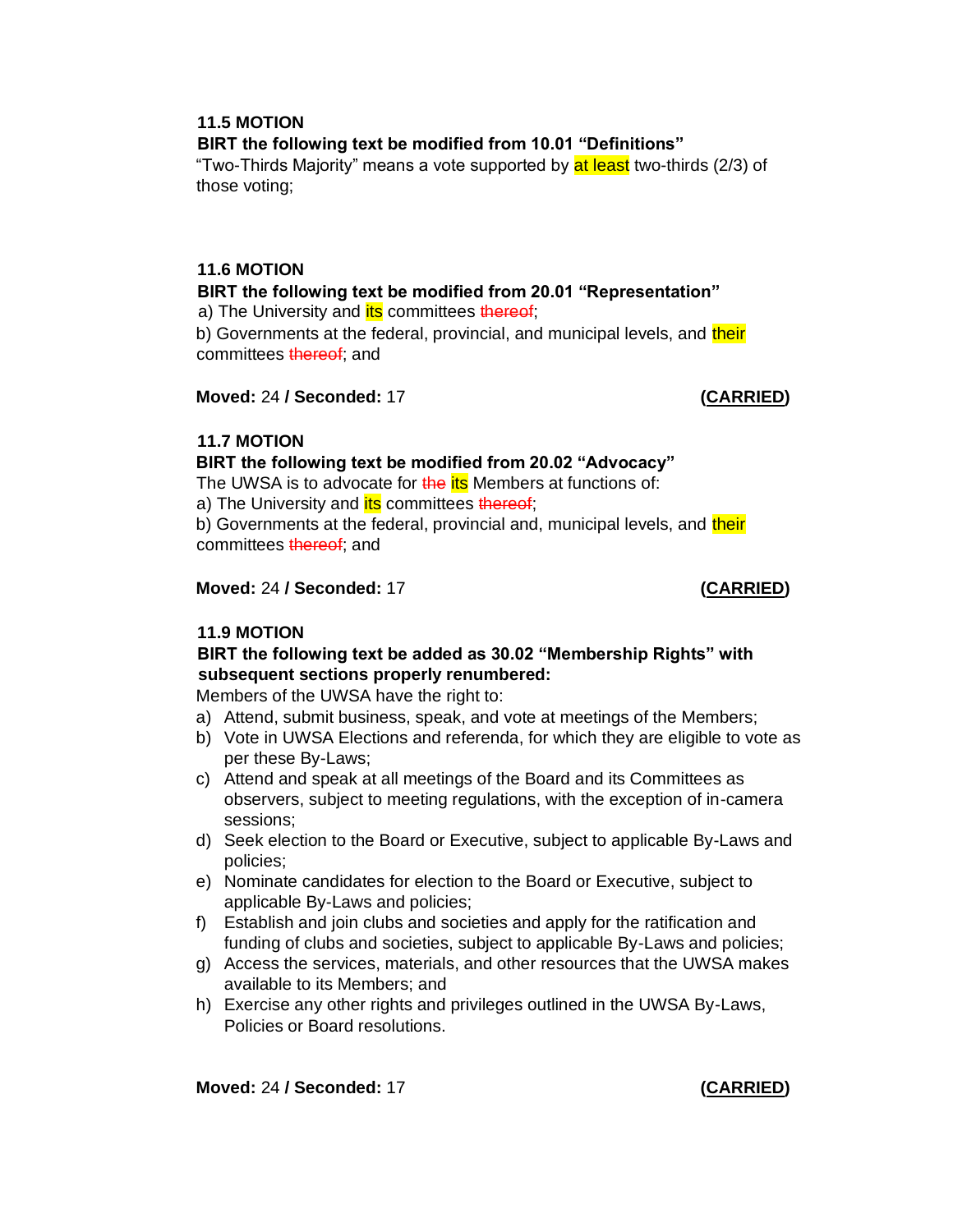**Moved:** 24 **/ Seconded:** 17 **(CARRIED)**

# **11.10 MOTION**

**BIRT the following text be added as 30.03 "Membership Responsibilities" with subsequent sections properly renumbered:** 

Members of the UWSA have the responsibility to:

- 1. Pay Membership fees; and
- 2. Comply with these By-Laws and any Policies made in accordance with these By-Laws.

# **11.12 MOTION**

**BIRT the following text be modified from 30.05 "Transfer of Membership:"**  a) The interest of a Member of the UWSA shall not be transferable and shall lapse and cease to exist when he they ceases to be a Member of the UWSA.

**Moved:** 24 **/ Seconded:** 17 **(CARRIED)**

## **11.13 MOTION BIRT the following text be modified from 30.06 "Termination of**

#### **Membership:"**

a) Membership in the UWSA is terminated when the individual  $\frac{1}{16}$  no longer fulfills the membership criteria in By-Law 30.01 a full-time undergraduate student of the University of Windsor.

**Moved:** 24 **/ Seconded:** 17 **(CARRIED)**

## **11.14 MOTION**

# **BIRT the following text be modified from 40.01 "Types of General Meetings:"**

There shall be are two types of General Meetings<del>, as further described below</del>:

**Moved:** 24 **/ Seconded:** 17 **(CARRIED)**

#### **11.15 MOTION**

**BIRT the following text be modified from 40.02 "Annual General Meeting:"**  The UWSA AGM shall will be held each year at or in the vicinity of the University on a date and time fixed by the Board of Directors. The purpose of the AGM shall be is to:

**Moved:** 24 **/ Seconded:** 17 **(CARRIED)**

**Moved:** 24 **/ Seconded:** 17 **(CARRIED) 11.16 MOTION**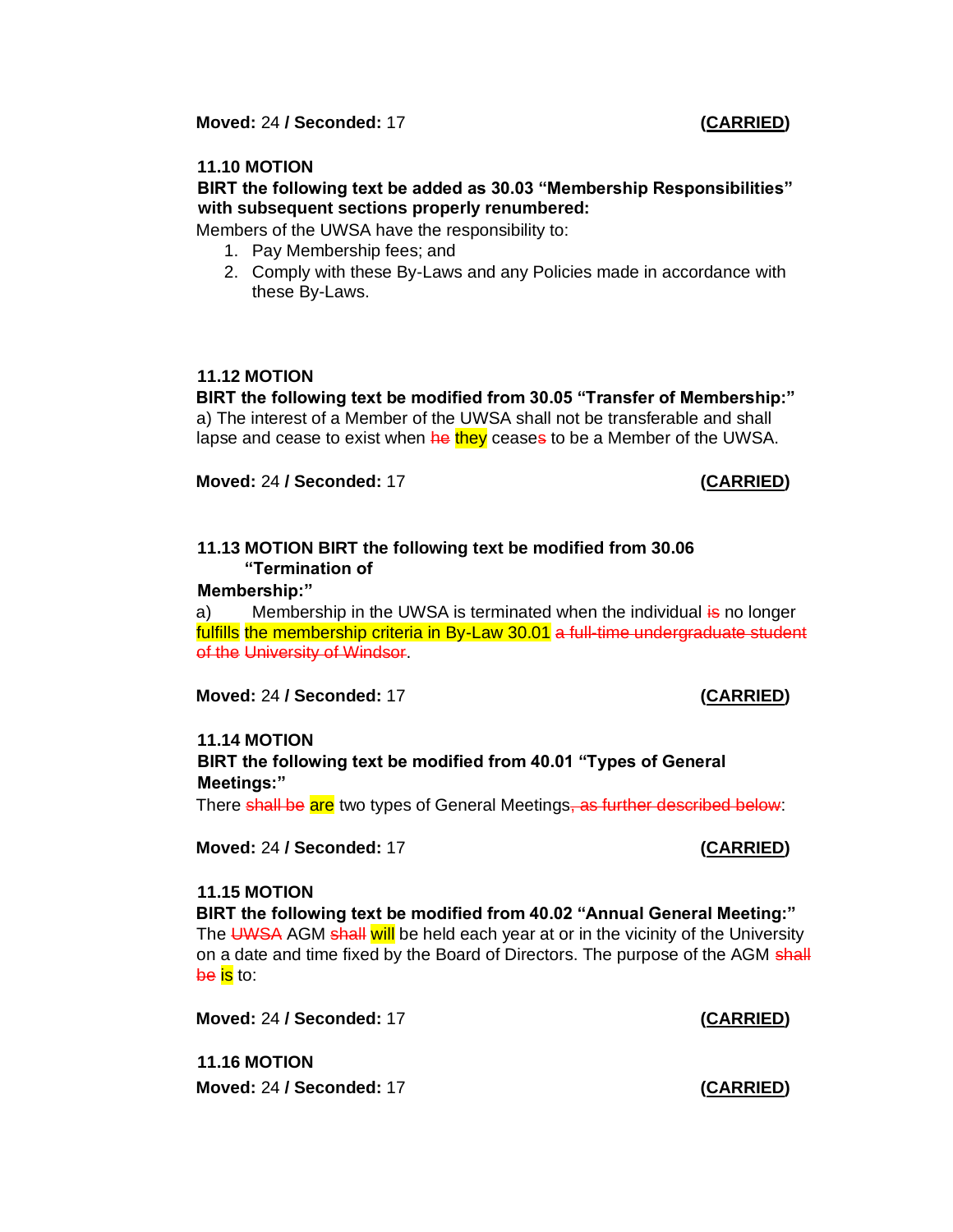# **BIRT the following text be added as (d) of 40.03 "Member Proposals"**

a) The process for Member proposals will be as follows:

- 1. The Member must submit the written proposal to the UWSA head office or an electronic method as designated by the Board.
- 2. The proposal must include a specific purpose.
- 3. Once received, the Chair of the Board will set a deadline and electronic/physical method by which all motions must be submitted.

**Moved:** 24 **/ Seconded:** 17 **(CARRIED)**

## **11.17 MOTION**

## **BIRT the following text be modified from 40.04 "Special General Meeting"**

a) The Board may convene a Special General Meeting of the Members at any for any purpose listed in By-Law 40.02, time with proper notice as set

out <sub>aw</sub> a) in

a)

 $By - 0.06(c)$ 

brought before the meeting.

stating the business to be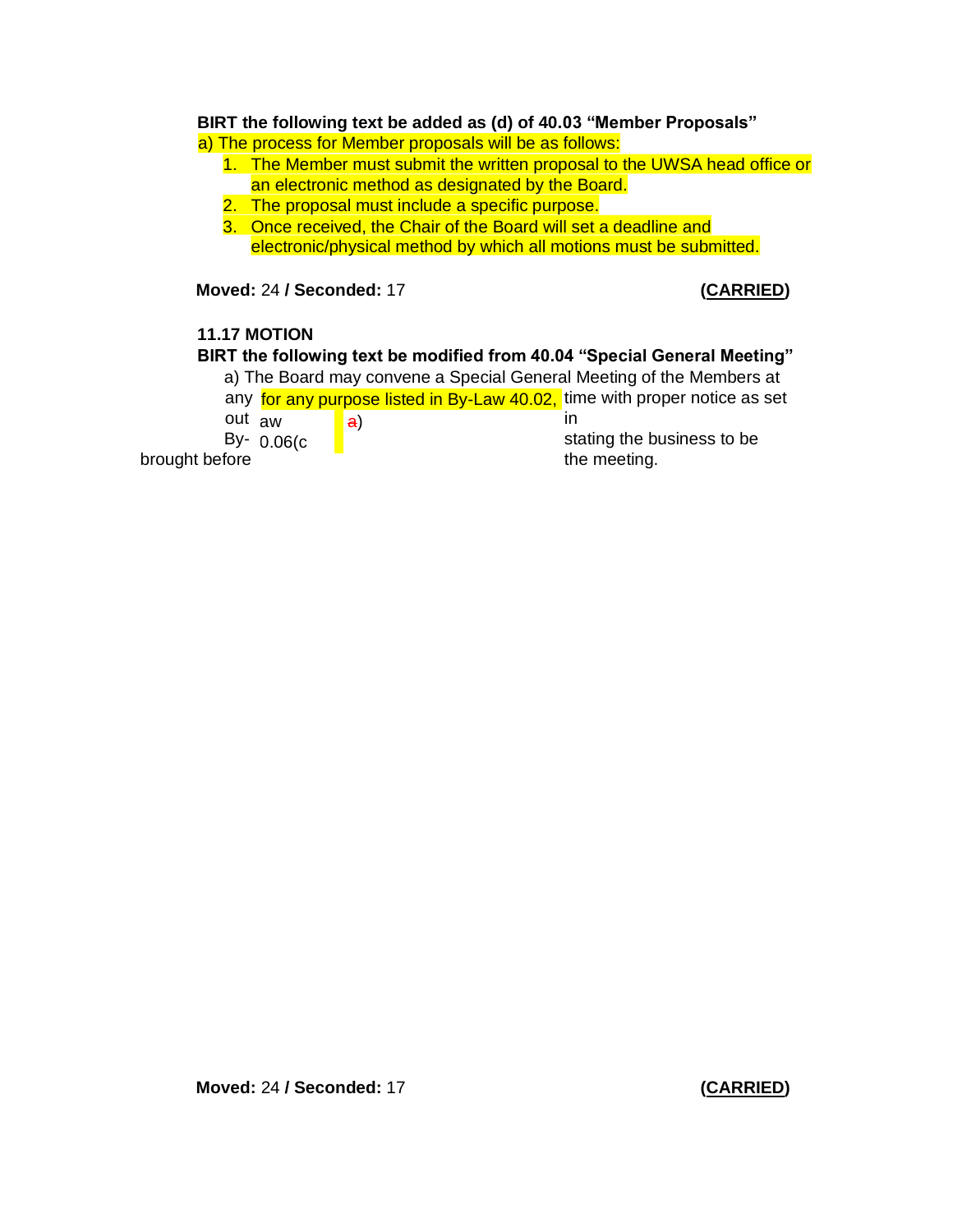#### **11.18 MOTION**

**BIRT the following text be modified from 40.06 (a) "Notice to Members"**  Aata) Notice of the AGM will be sent to the Membership least seventeen (17) twenty-one  $(21)$  days prior to the date of the AGM<sub> $\tau$ </sub>.

**Moved:** 24 **/ Seconded:** 17 **(CARRIED)**

#### **11.19 MOTION**

**BIRT the following text be modified from 40.06(b) "Notice to Members"**  b) Members shall receive will be sent a first notice including the date of the AGM and call for Member proposals to be discussed during the AGM and shall must be posted:

**Moved:** 24 **/ Seconded:** 17 **(CARRIED)**

## **11.20 MOTION**

**BIRT the following text be modified from 40.06(c) "Notice to Members"**  c) At least ten (10) days prior to the AGM, UWSA Members, Directors and the Auditor shall receive will be sent a second notice outlining the date, time, place and special business of the AGM as stated within By-Law 40.02. Notice shall must be provided in the form of public notices posted:

**Moved:** 24 **/ Seconded:** 17 **(CARRIED)**

## **11.21 MOTION**

**BIRT the following text be modified from 40.06 (d) "Notice to Members"** 

d) Notice, outlining Members and Directors shall be notified of the date, time, place, and reason, of a Special General Meeting will be sent Members and to the Directors at least ten (10) fifteen (15) days prior to the meeting. shall must

Notice be provided in the form of public notices posted:

**Moved:** 24 **/ Seconded:** 17 **(CARRIED)**

## **11.22 MOTION**

**BIRT the following text be modified from 40.08 "Chair and Secretary:"** 

a) The Chair and/or Facilitator or Facilitator of the board shall will chair the AGM. The Secretary of the bBoard shall will be the secretary of the AGM.

b) If none are neither is available, the President or if unavailable/unwilling another executive shall will chair the meeting and call the meeting to order with the first order of business to be appointing a chair and/or secretary for the AGM.

**Moved:** 24 **/ Seconded:** 17 **(CARRIED)**

**11.24 MOTION**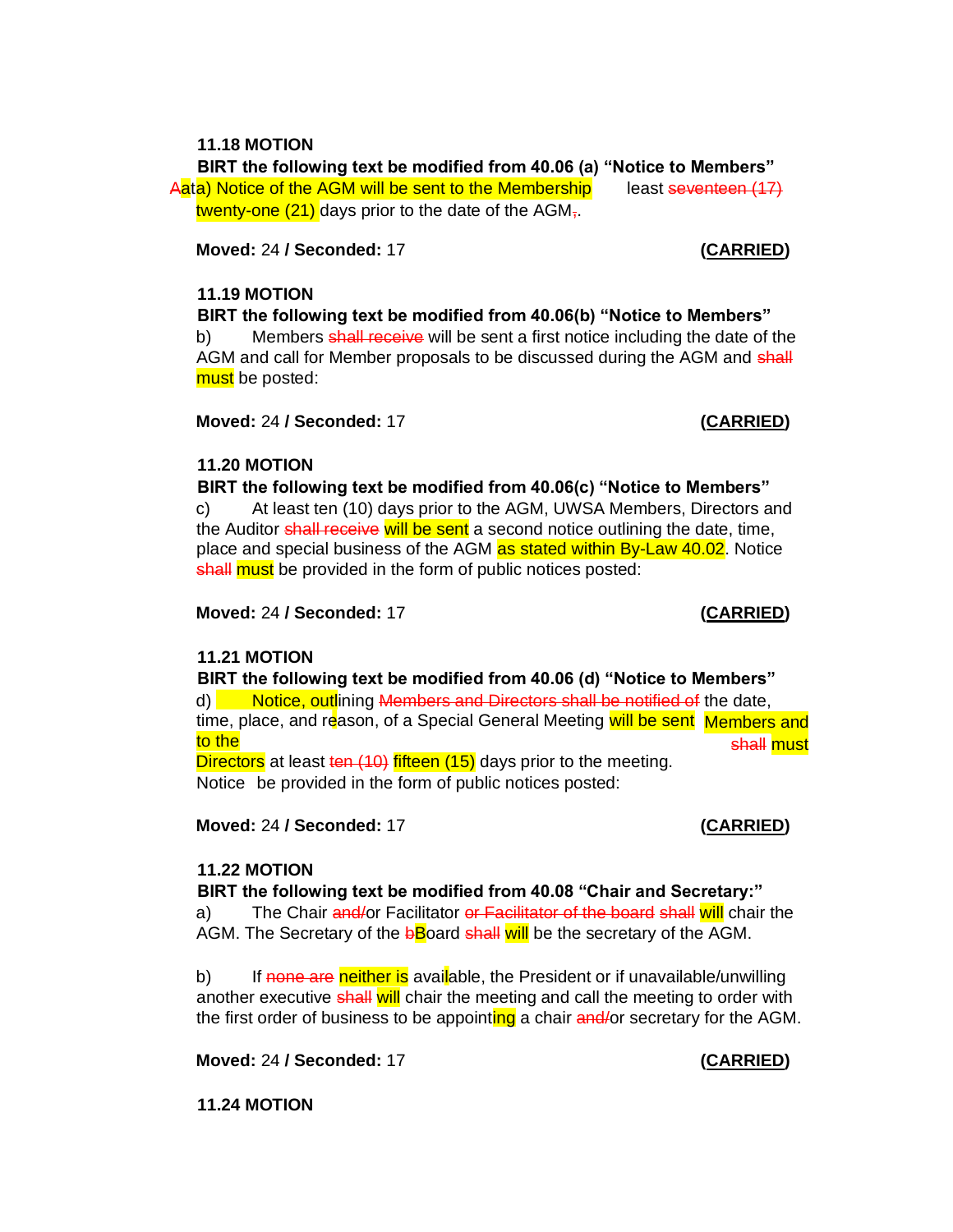#### **BIRT the following text be modified from 40.10 "Right to Vote"**

a) At a meeting of Members, each every Member of the UWSA shall be is entitled to one (1) vote. The Membership status of an individual shall will be established by the presentation of a valid student identity card or by other means as may be determined by the Board.

**Moved:** 24 **/ Seconded:** 17 **(CARRIED)**

#### **11.25 MOTION**

**BIRT the following text be modified from 40.11 "Scrutineers"** 

a) At each a meeting of Members, the Board scrutineers may be appointed by the Board scrutineers.

**Moved:** 24 **/ Seconded:** 17 **(CARRIED)**

#### **11.26 MOTION**

**BIRT the following text be modified from 40.12 "Proxies"**  b) A Member shall be is permitted to hold only one (1) proxy vote

**Moved:** 24 **/ Seconded:** 17 **(CARRIED)**

#### **11.27 MOTION**

**BIRT in bylaw 40.12 "Proxies" that "Saturdays" be changed to "weekends."** 

**Moved:** 24 **/ Seconded:** 17 **(CARRIED)**

#### **11.28 MOTION**

**BIRT in all instances of the bylaws the following modification be made:**  "The Chair and/or Facilitator"

**BIFRT in 50.02 "and/or Facilitator" be removed.** 

**Moved:** 24 **/ Seconded:** 17 **(CARRIED)**

#### **11.29 MOTION**

**BIRT the following text be modified from 50.01(e) "Role:"**  e) Every A Board of Director, with the exception of Senators and Board of Governors' Representatives, must serve on at least one (1) standing committee.

**Moved:** 24 **/ Seconded:** 17 **(CARRIED)**

**11.30 MOTION BIRT in By-Laws 50.01 "Directors" (e) that "next" be changed to "nearest."** 

**Moved:** 24 **/ Seconded:** 17 **(CARRIED)**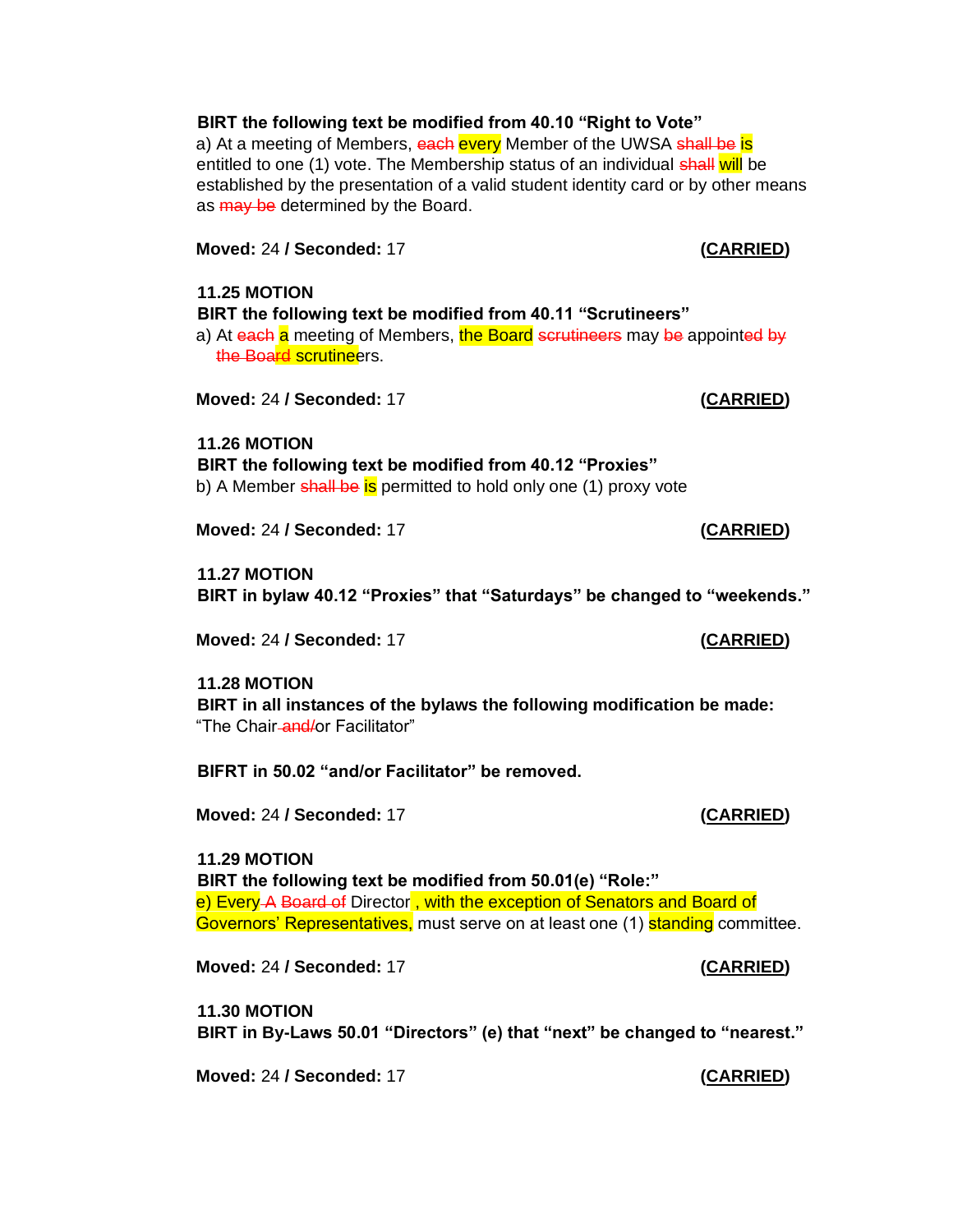# **11.31 MOTION**

**BIRT the following text be modified from 50.03"Qualifications" All** Directors shall be:

- a) Members of the UWSA;
- b) Registered full-time undergraduate students with the University of Windsor at the time of election;
- c) In good academic standing with the University of Windsor and the UWSA;
- d) not disqualified from being a director under the Act;

Every A Board of Director must read and acknowledge the job description of "Board of Directors".

**Moved:** 24 **/ Seconded:** 17 **(CARRIED)**

#### **11.33 MOTION**

**BIRT the following text be modified from 60.11 "In Camera"** 

a) Where a matter is determined by the Board to be confidential, discussion and voting on the matter may be held in camera the Board may hold an *in*camera **meeting, which may can be attended by only Board Directors only.** 

b) Motwithstanding the foregoing, the Board may by a <del>two-thirds</del> Simple (2/3) Mmajority vote invite any Board Observers or guests to participate in an *camera* meeting. *in -*

c) All attendees at an in-camera meeting will be deemed by their attendance at the meeting to have undertaken to respect the confidentiality of the proceedings while sitting in-camera and that they will not, without the Board's consent, communicate anything regarding any matter or decision made to a third party.

d) If a Director is found, by a two-thirds  $(2/3)$  majority vote of the Board, to be in violation of By-Law 60.11(c), the Director shall face consequences, including but not limited to those outlined in By-Law 105(c), to be decided upon by resolution of the Board.

**Moved:** 24 **/ Seconded:** 17 **(CARRIED)**

#### **11.34 MOTION**

**BIRT the following text be added as 60.12 "Transitional Meetings" with subsequent sections properly renumbered:** 

- a) A transitional meeting must be held for the outgoing and incoming Board of Directors before May 1<sup>st</sup> but after the General Election of every year.
- b) Notice of the meeting, including the date, time and place, must be provided to all outgoing and incoming Directors and Executives at least fourteen (14) days before the meeting.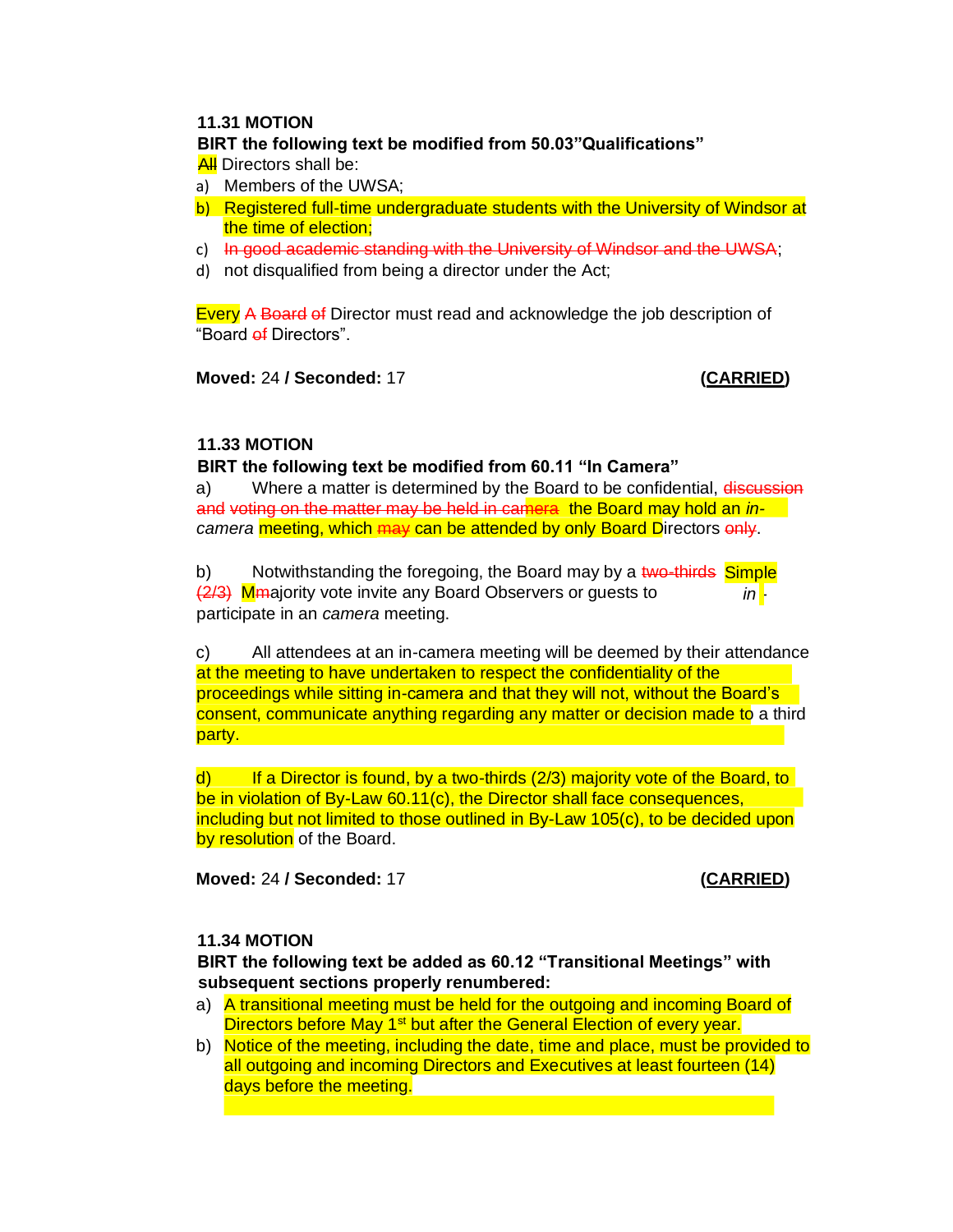c) Quorum applies the same as regular Board meetings, per By-Law 60.07.

#### **Moved:** 24 **/ Seconded:** 17 **(CARRIED)**

# **11.35 MOTION BIRT the following text be modified from the proposed 60.13 "Meeting**

**Participation:"** 

a) Any **B**oard or executive member may teleconference and participate in a meeting of the **Board by <del>board</del> telephonic or electronic means that permits all** participants to communicate adequately with the Board during the meeting. This right extends to in-camera meetings.

b) A Director participating by such means is deemed to be present at that meeting.

c) Meetings of the Board can be held entirely via electronic or telephonic means (hereafter referred to as "electronic meetings") if the Board is assured of the security and privacy of the communication. Electronic meetings require that minutes be kept and procedure be followed as would be the case for any physical meeting.

**Moved:** 24 **/ Seconded:** 17 **(CARRIED)**

# **11.36 MOTION BIRT the following text be modified from 70.01 (a) "The Chair and/or**

**Facilitator:"** 

a) The Chair and/or Facilitator position shall be filled by a Director who will be is selected by the Directors at the first meeting of each newly constituted Board of Directors.

**Moved:** 24 **/ Seconded:** 17 **(CARRIED)**

## **11.38 MOTION**

**BIRT that in all instances the word "Secretary" be replaced with "Minute Taker:"** 

**Moved:** 24 **/ Seconded:** 17 **(CARRIED)**

# **11.39 MOTION**

**BIRT the following text be modified from 90.02 "By-Election:"** 

b) All contestable positions in the General Election that remain vacant following the General Election shall be contested in a By-Election in the Fall Semester, with the exception of circumstances as set out in By-Law 90.03(b).

**Moved:** 24 **/ Seconded:** 17 **(CARRIED)**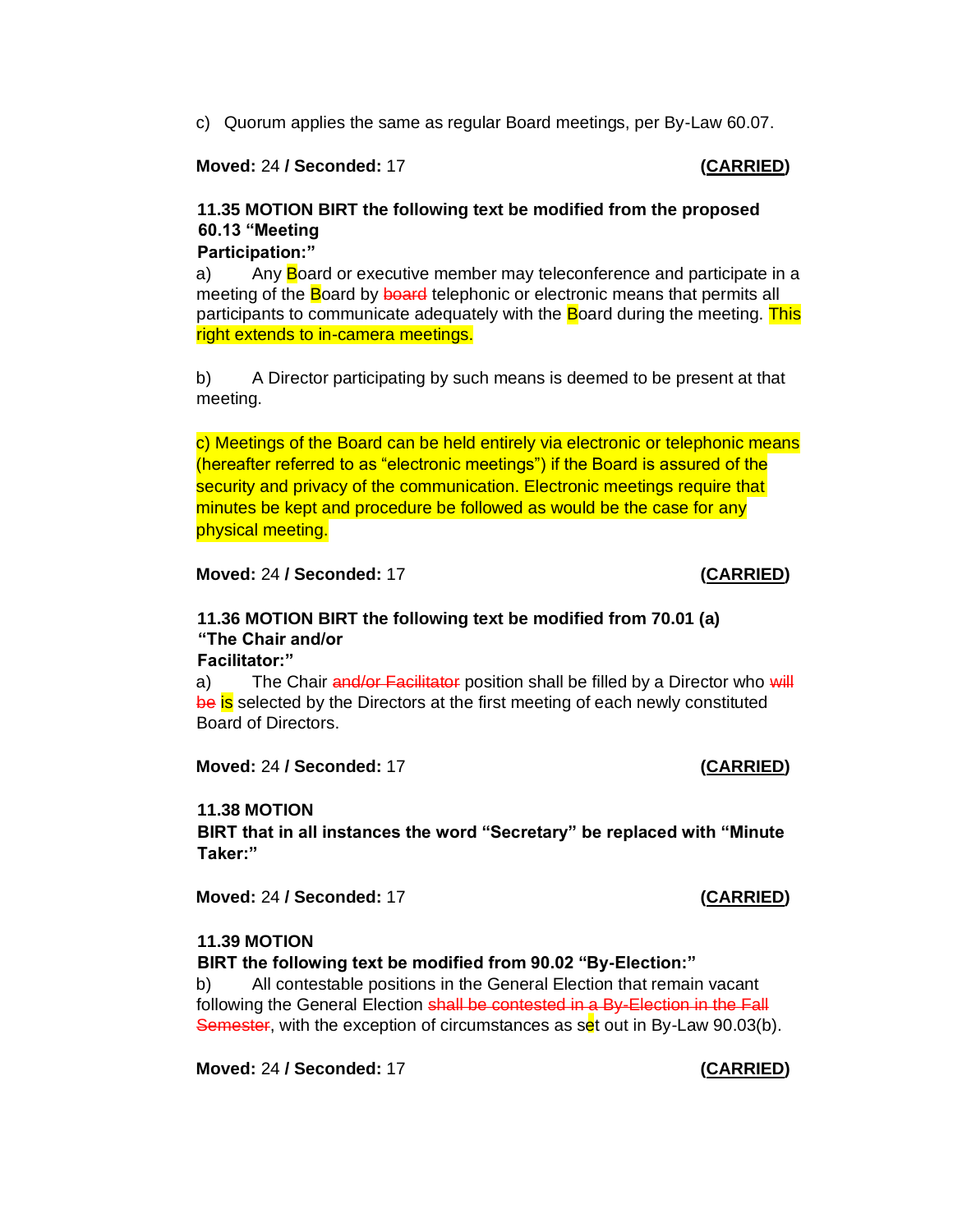#### **11.40 MOTION**

#### **BIRT the following text be modified from 90.03 "Director Vacancies"**  A vacancy on the Board shall be filled as follows:

a) Any vacancy among the Directors can be filled by a quorum of Directors. If there is no quorum, the Directors in office shall, without delay, call a special meeting of the Members who are entitled to elect the missing Directors, to initiate an election for those Directors; if they fail to call such a meeting or if there are no Directors in office, the meeting can be called by any Member.

b) If there is a failure to elect any one or more Directors during the General Election, the Directors holding office immediately before the General Election shall continue in their office until their successors are elected in the By-election $\cdot$ .

c) Subject to applicable law, any Director vacancy may be filled by a quorum of Directors, provided that if there is no quorum, the Directors then in office will promptly call a meeting of the Members who are entitled to elect the missing Directors to initiate an election of such Directors, and if there are no Directors then in office, any Member may call such a meeting. Where there is no quorum of elected Directors, or where there are no elected Directors, the individuals who are in fact managing the affairs of the UWSA will be deemed to be the Board of Directors of the UWSA until their replacements are elected: and

d) The Board may, by a Simple Majority vote, fill any other Director vacancy by appointment. The appointee must meet the eligibility criteria of the vacancy and will hold office until a successor is elected in the By- or General Election. After that, the appointee will be eligible to be elected as a Director, if meeting the applicable criteria.

**Moved:** 24 **/ Seconded:** 17 **(CARRIED)**

#### **11.41 MOTION**

**BIRT the following text be modified from 90.04 "Executive Vacancies:"**  a) If there is a failure to  $\frac{d}{dt}$  elect an Executive officer during an election, that office shall remain vacant until the next election or if an Executive vacancy occurs during the term, the Board may, by a Two-Thirds Majority vote, fill the vacancy by appointment. The appointee must meet the eligibility criteria for the vacancy and will hold office until a successor is elected in the By- or General Election. After that, the individual will be eligible, if meeting the applicable criteria, to be elected as an Executive or Director.

**Moved:** 24 **/ Seconded:** 17 **(CARRIED)**

#### **11.42 MOTION**

**BIRT the following text be modified from 105.02 (d) "Disciplinary Process:"**  d) Notice of intention to pass such a motion at a meeting of the Board must be given in the agenda as set out in By-Law 60.04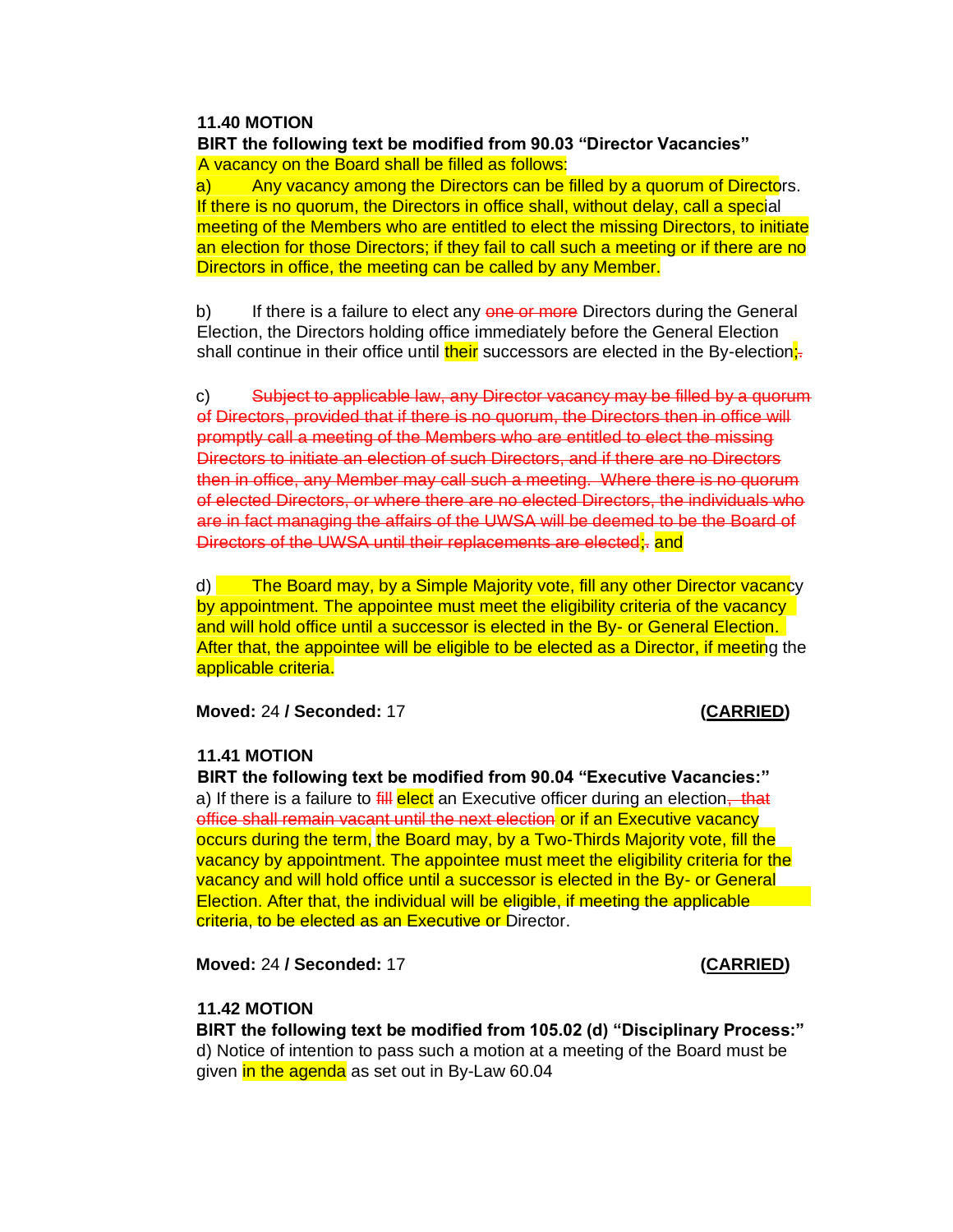#### **11.43 MOTION**

#### **BIRT the following text be modified from 130.01 "Board-Facilitated Amendments:"**

Any Director of the UWSA may propose an addition, amendment, or abolishment of a section of the By-law to the Board. Subject to the Act, the Board may make, amend, or repeal any by-law that regulates the activities or affairs of the UWSA. This specifically excludes any provision that concerns the transfer of membership or the method of voting by Members not in attendance at a meeting of Members. The process shall be as follows:

a) The UWSA By-Laws must be reviewed regularly by the Governance and Policy Committee, which can consult UWSA legal counsel, if necessary. The Governance and Policy Committee, upon receipt of a proposed change or at its own discretion, can recommend a by-law, amendment or repeal to the

Board. The by-law, amendment or repeal must be submitted as a motion to the agenda for the meeting at which the by-law, amendment or repeal is to be discussed, which shall constitute the first reading of the motion. A document containing The proposal of a By-law amendment, including any supporting materials, shall be forwarded to the speaker of the Governance and Policy Committee;

- b) The second reading of and voting on the motion will take place at the subsequent meeting of the Board.
- c) Policy Committee shall review proposed changes at its next regularly scheduled meeting and have the proposed revision reviewed by UWSA legal counsel if applicable; Per the Act, the by-law, amendment or repeal must be passed by a minimum two-thirds (2/3) majority of the Board. The by-law, amendment or repeal is effective from the date of the resolution of the directors The Governance and
- d) The proposed amendment, along with comments from the Governance Committee and UWSA legal counsel, shall be forwarded to the Board at least one (1) regular meeting prior to voting on the proposal; The directors shall submit the by-law, amendment or repeal to the Members at the next annual meeting of the Members, and the Members may confirm, reject or amend the by-law, amendment or repeal by Simple Majority vote
- e) If the by-law, amendment or repeal is confirmed, or confirmed as amended, by the Members, it remains effective in the form in which it was confirmed The Board shall vote on the proposed change at its next regularly scheduled meeting following notification, with a Two-thirds (2/3) Majority vote of the Directors required to affirm the motion;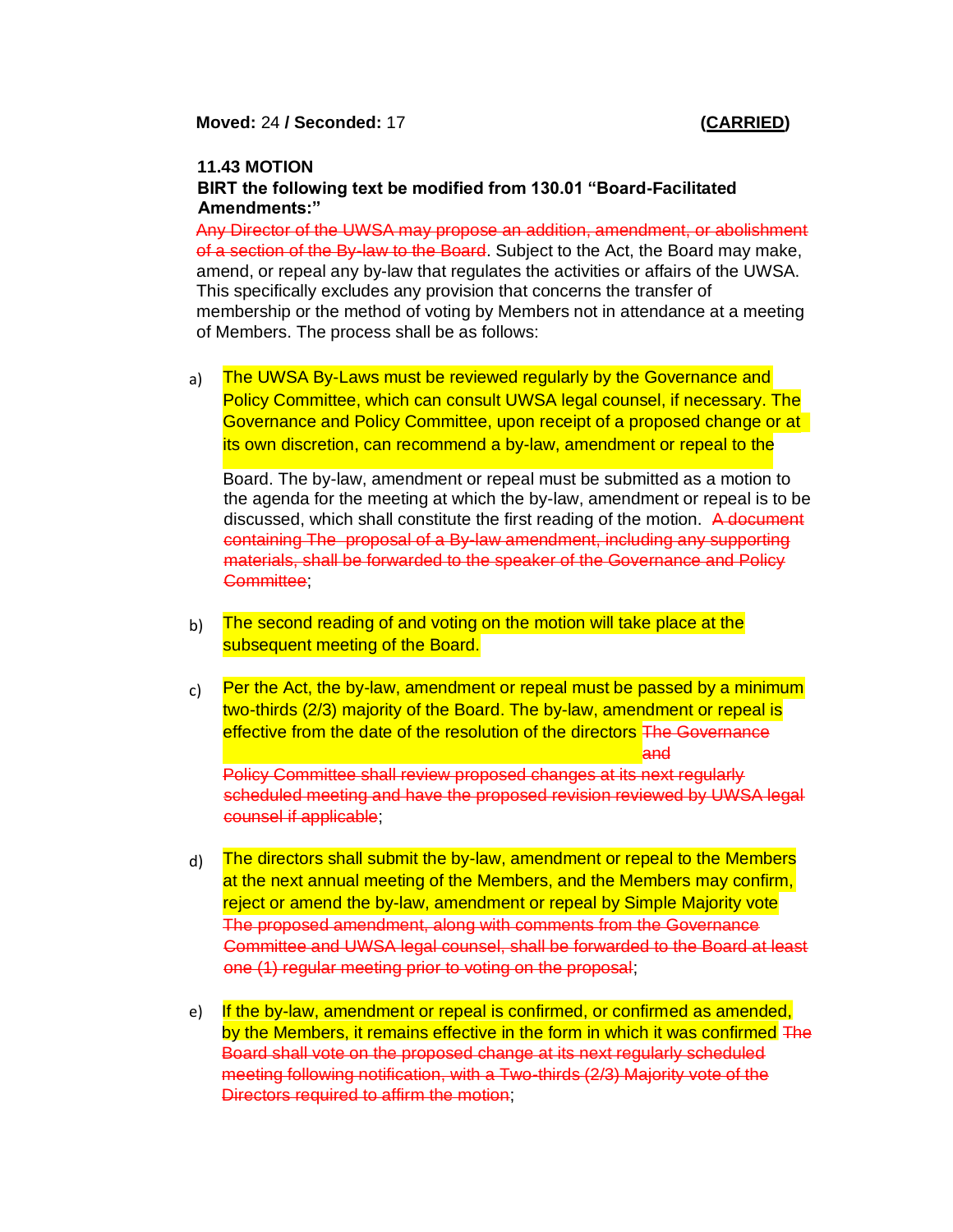- f) The by-law, amendment or repeal ceases to have effect if it is not submitted by the directors to the Members as required under these By-Laws and the Act or if it is rejected by the Members Upon affirmation of the proposed amendment by the Board, a meeting of the Members shall be called for the consideration of the proposed change; and
- g) If a by-law, amendment or repeal ceases to have effect in accordance with By-Law 130.01(d), a subsequent resolution of the Directors that has substantially the same purpose or effect is not effective until it is confirmed or confirmed as amended by the Members Members shall receive notice of a meeting as set out in section 40.06, including details of the proposed change, together with supporting documents;
- h) The By-law addition, amendment, or abolishment shall come into effect upon receiving a Simple Majority vote of the Members at the meeting called for the purposes of considering the proposed changes; and
- i) The vote must be on a motion to amend the By-law, worded in the affirmative.

#### **Moved:** 24 **/ Seconded:** 17 **(CARRIED)**

#### **11.45 MOTION**

Whereas the UWSA Governance and Policy Committee has engaged a governance consultant, CMR Consulting, to conduct a review of our governing documents;

Whereas CMR Consulting recommends that certain unnecessary sections which are not required by law be removed from the By-Laws and added to policy where applicable;

Whereas the provisions of By-Law 86.04 can be operationalized in the HR Policy or another policy at a future date;

**THEREFORE BIRT** By-Law 86.01, 86.02, 86.03, and 86.04 be struck from the By-Laws; and

**BIFRT** the subsequent clauses be renumbered accordingly.

**Moved:** 24 **/ Seconded:** 17 **(CARRIED)**

## **11.46 MOTION**

Whereas numerous grammatical and technical errors can arise within the ByLaws from time to time;

Whereas presently every minor grammatical or technical edit must be approved at an Annual General Meeting;

Whereas these minor edits can unnecessarily consume the time of the Members at the Annual General Meeting; and

Whereas giving the ability for insignificant grammatical/technical errors to be corrected would improve the efficiency of Annual General Meetings;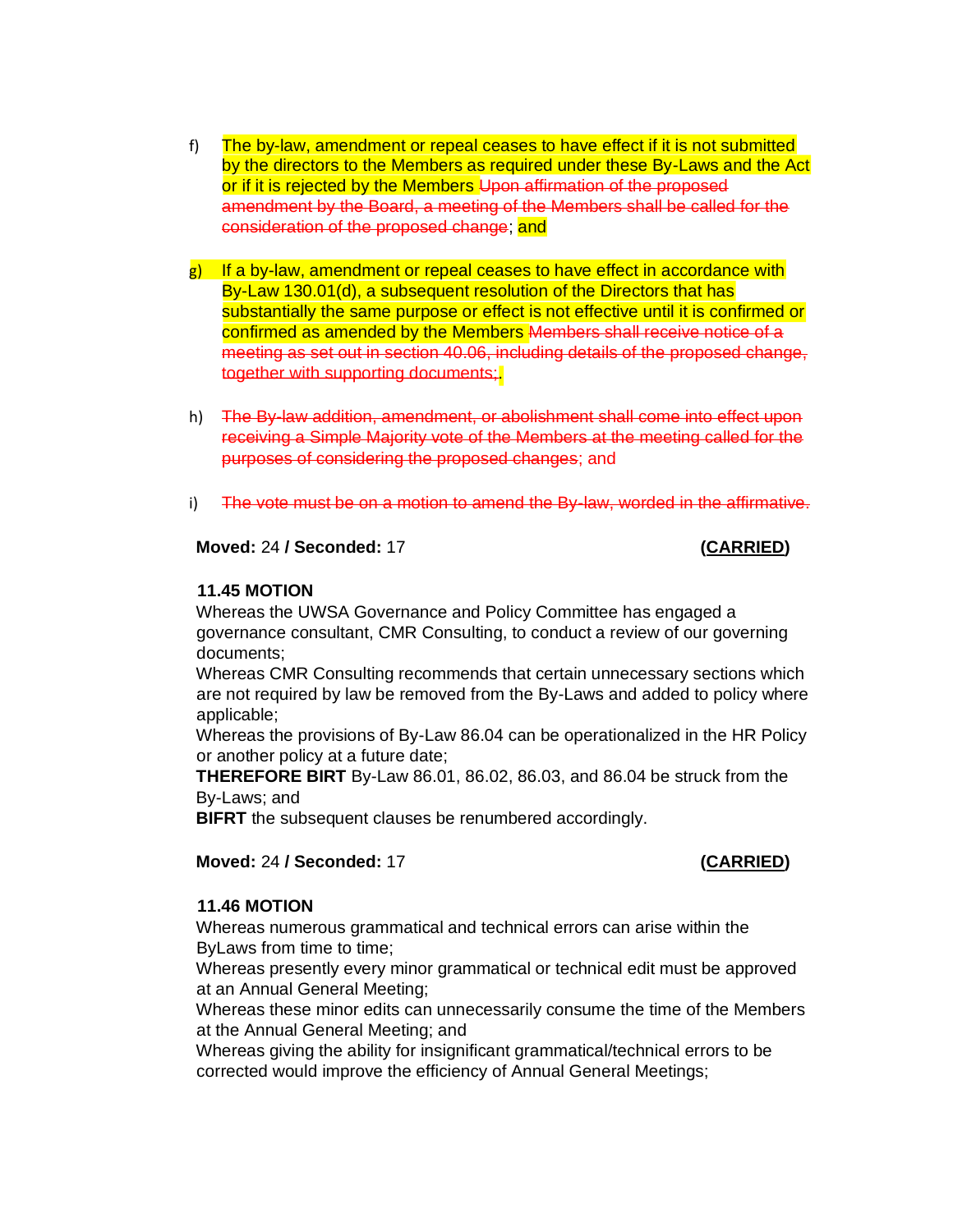**THEREFORE BIRT** the Board Minute-taker be authorized to correct nonsubstantive errors within the By-Laws as it relates to spelling, punctuation or grammar, subject to approval of the Board of Directors.

**Moved:** 24 **/ Seconded:** 17 **(CARRIED)**

# **11.47 MOTION**

#### **BIRT the following be added to 40.06:**

"At least 15 days of motion submission opportunity shall be provided to members, in which two sessions lasting at least 3 hours each will be held to support members in writing motions for the AGM with one session happening within the first five days of the motion submission period."

**Moved:** 24 **/ Seconded:** 17 **(CARRIED)**

## **11.48 MOTION**

## **BIRT the following be added to 40.06:**

"Notice shall be sent as of a mass e-mail sent to members when possible. If not possible or accessible after 3 days of attempts, social media posting and targeted boosting of at least 10% of the AGM budget or \$200, whichever is higher, shall suffice as notice from the first day of boosting. Mass e-mail attempts shall continue to be explored during posting until successful or AGM occurs.

**Moved:** 24 **/ Seconded:** 17 **(CARRIED)**

# **11.50 MOTION**

## **BIRT the following be added to 40.06:**

Social media will be updated with a post and event to reflect the date of the AGM within 2 business days of the Board meeting which the AGM was set.

**Moved:** 24 **/ Seconded:** 17 **(CARRIED)**

## **11.52 MOTION**

**BIRT** 60.04 (c) and (d) be amended from two (2) days to four (4) days.

**Moved:** 24 **/ Seconded:** 17 **(CARRIED)**

# **11.11 MOTION**

# **BIRT the following text be added as (b) to 30.04 "Membership Fee"**

b) Any increases to the Membership fee shall be approved by the Board and come into effect contingent upon Simple Majority vote of the Membership at the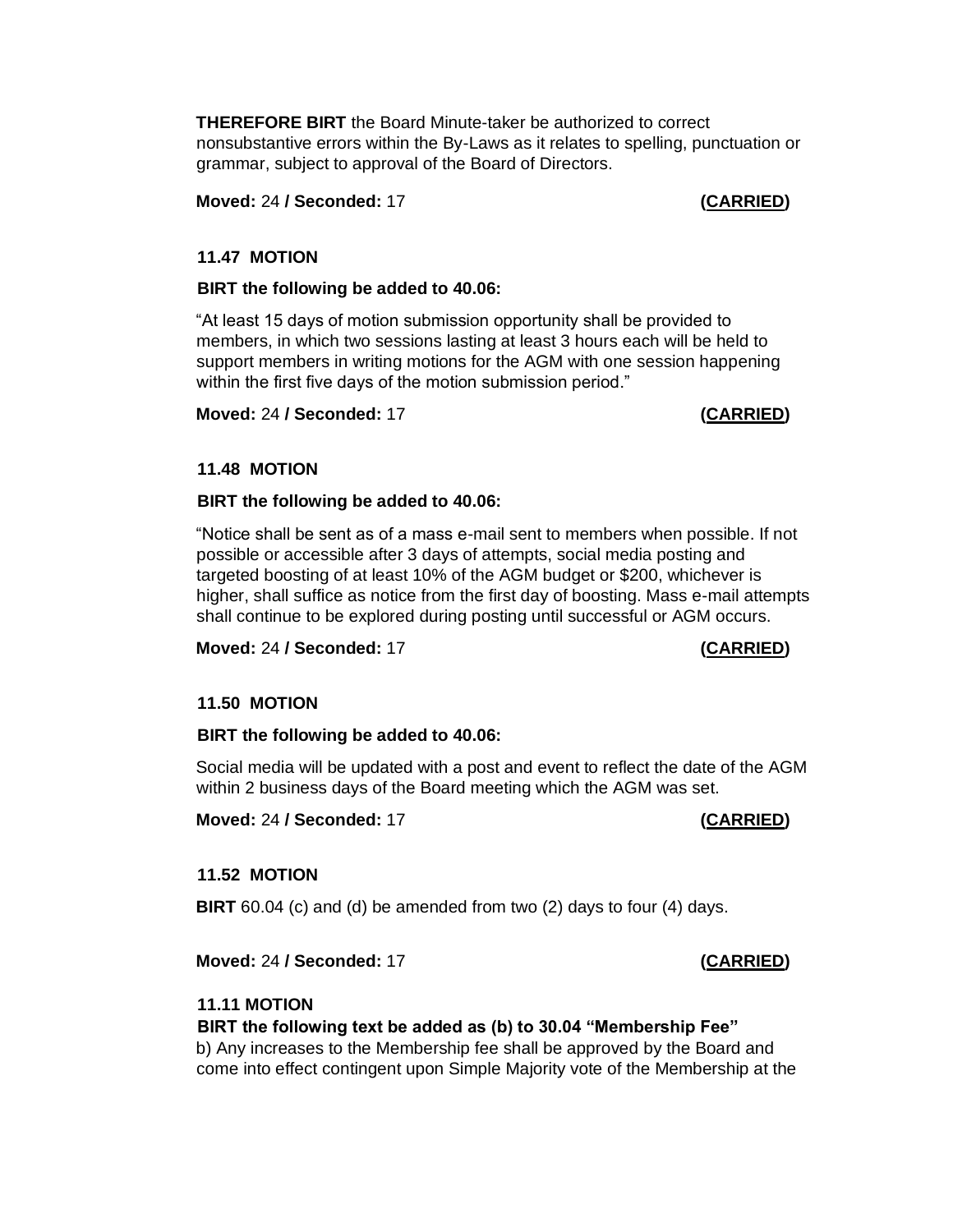next meeting of the Members and approval by the Ancillary Fee Board, or as approved by a referendum and the Ancillary Fee Board.

Quorum was lost after the amendment was passed. Due to lost quorum, this motion, as amended, was not considered.

**Moved:** 12 **/ Seconded:** 68

#### **MOTION TO AMEND**

**BIRT** "increases" be amended to "changes". **Moved:** 3 **/ Seconded:** 68 **(AMENDMENT CARRIED)** 

#### **11.44 MOTION**

Whereas the UWSA Governance and Policy Committee has engaged a governance consultant, CMR Consulting, to conduct a review of our governing documents; and

Whereas CMR Consulting recommends renaming certain role descriptions to allow for broader scope in responsibilities;

**THEREFORE BIRT** that By-Law 70.05 be amended to read:

*Vice President Student Advocacy:* shall

strategies <mark>and advocacy networks</mark> develop<del>, organize</del> and implement to **break down barriers in students' lives** advance the interests of the Members at all levels of government, community, and University. **as well as** represent and

Due to lost quorum, this motion was not considered.

#### **11.8 MOTION**

BIRT the following text be modified from 30.01 "Membership Criteria" The **full** Membership of the UWSA shall be the consists of University of Windsor undergraduate students who are either:

-and-

(c) Serving as Directors or Officers of the UWSA

during the summer Semester, or throughout their term with no less than three (3) courses

or Intersession ; or

Due to lost quorum, this motion was not considered.

#### **11.23 MOTION BIRT the following text be modified from 40.09 "Quorum"**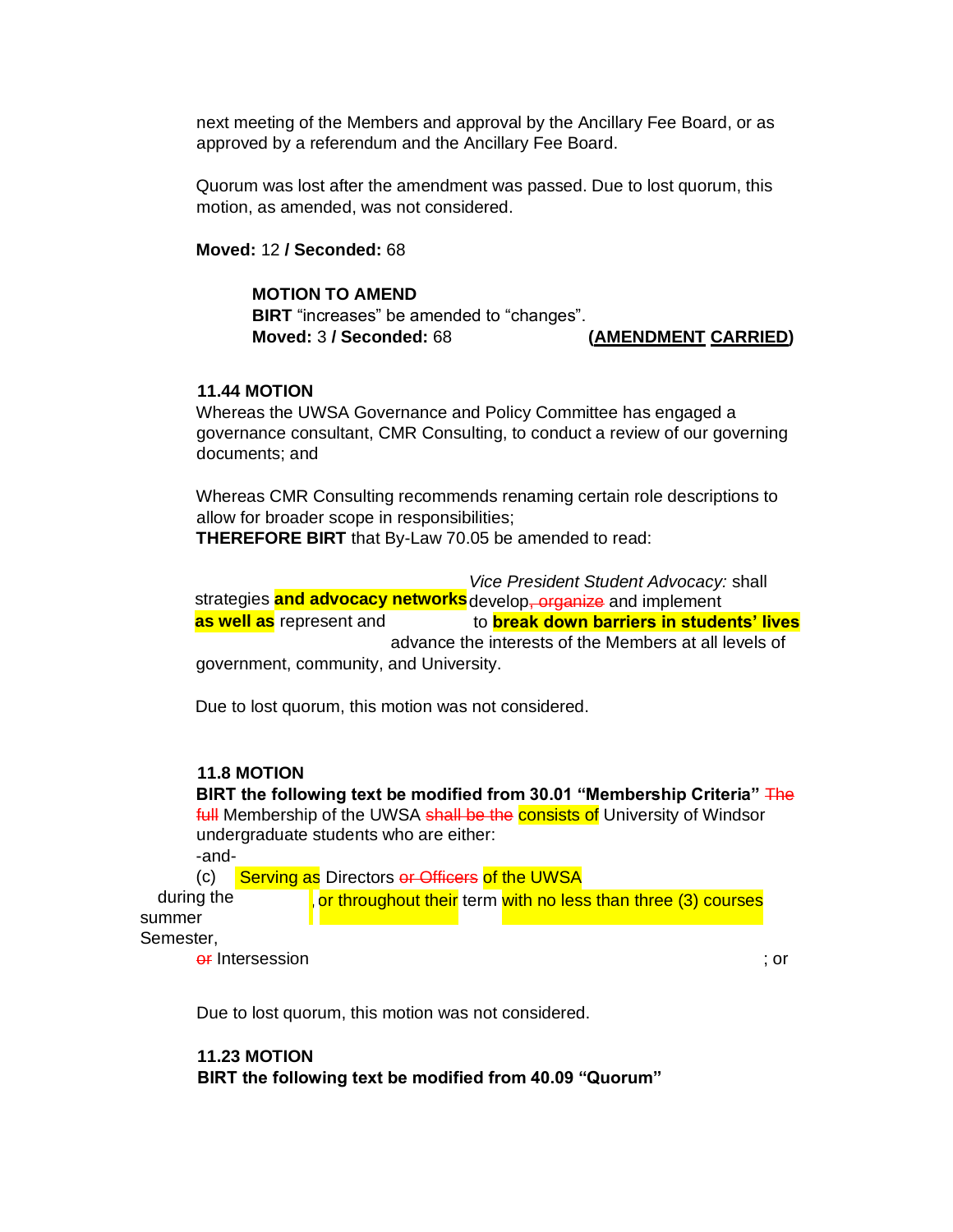a) A Quorum for the transaction of business at any meeting of Members shall be must not be less than seventy-five (75) Members.

Due to lost quorum, this motion was not considered.

#### **11.32 MOTION**

**BIRT the following text be modified from 60.03 "Calling of Meeting"** 

a) Meetings of the Board will be called by the Chair and/or / Facilitator, or the Secretary or upon the direction in writing of two Directors, shall call meetings of the Board.

Due to lost quorum, this motion was not considered.

#### **11.37 MOTION**

**BIRT the following text be modified from 80.01 "Committee Guidelines:"**  b) All committees shall adhere to the Policy Manual of the UWSA.

- d) All Committees shall comprise of a:
	- i. The executive sitting on the committee, who shall be the chair of the committee:

i In cases of ad-hoc Committees, or where a standing Committee's executive(s) is absent or incapacitated, the Directors sitting on the Committee may elect a chair from among themselves.

e) Every A Board of Directors must serve on at least one (1) standing Committee;

> i) Senators and Board of Governors representati veson may only sit on '

the University Affairs Committee.

ii) Senators must, where possible, sit on at least 2 University of Windsor Senate committees.

f) In cases where an excess number of Directors volunteer for a particular Committee, the Board shall elect Committee members through a vote; i.

> A faculty or special constituency representative will be given preference over any Senator or Board of Governors' Representative.

Due to lost quorum, this motion was not considered.

#### **11.49 MOTION**

**BIRT the following be added to 40.06:**